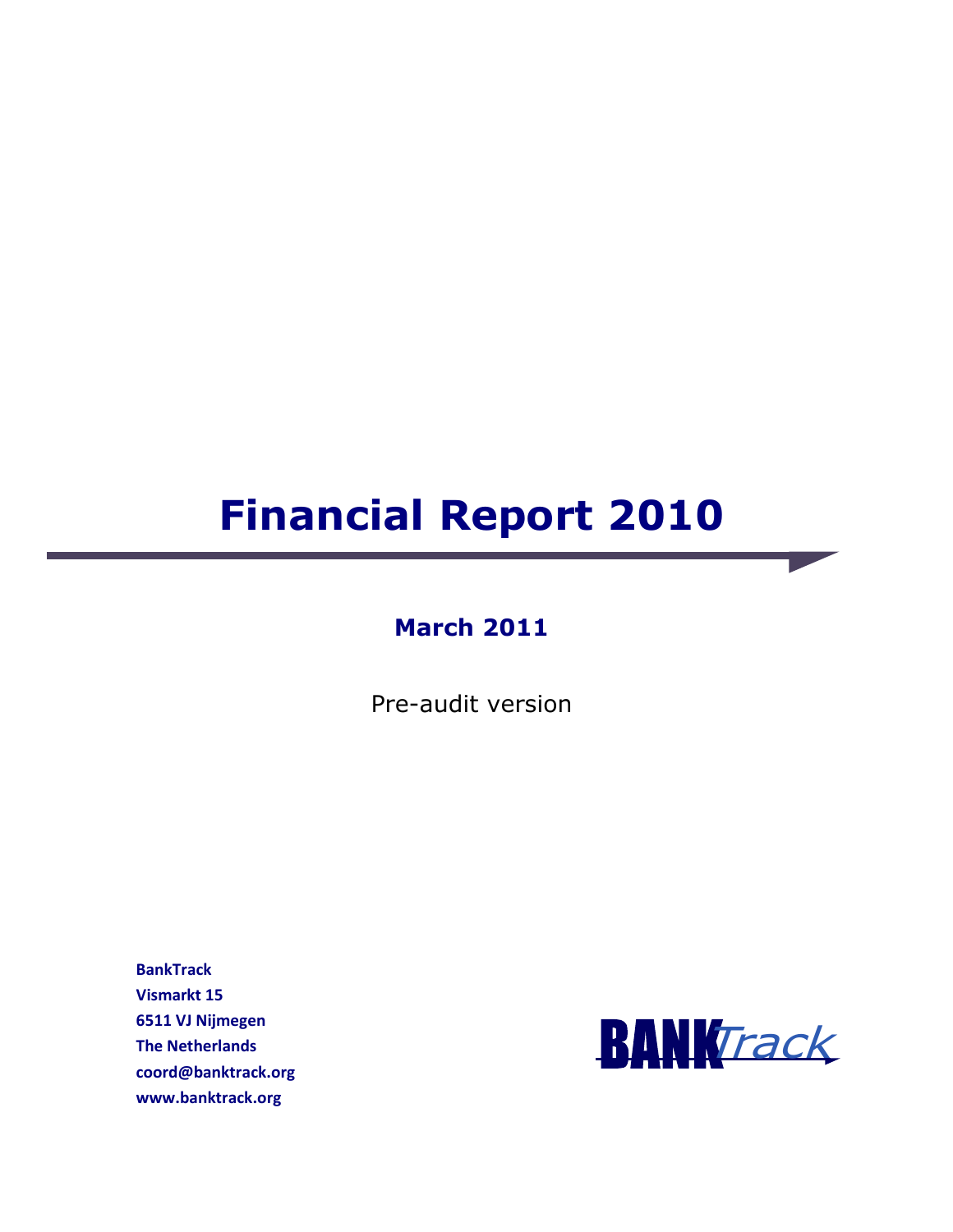## **Content**

| Auditor report |  |
|----------------|--|
|                |  |
|                |  |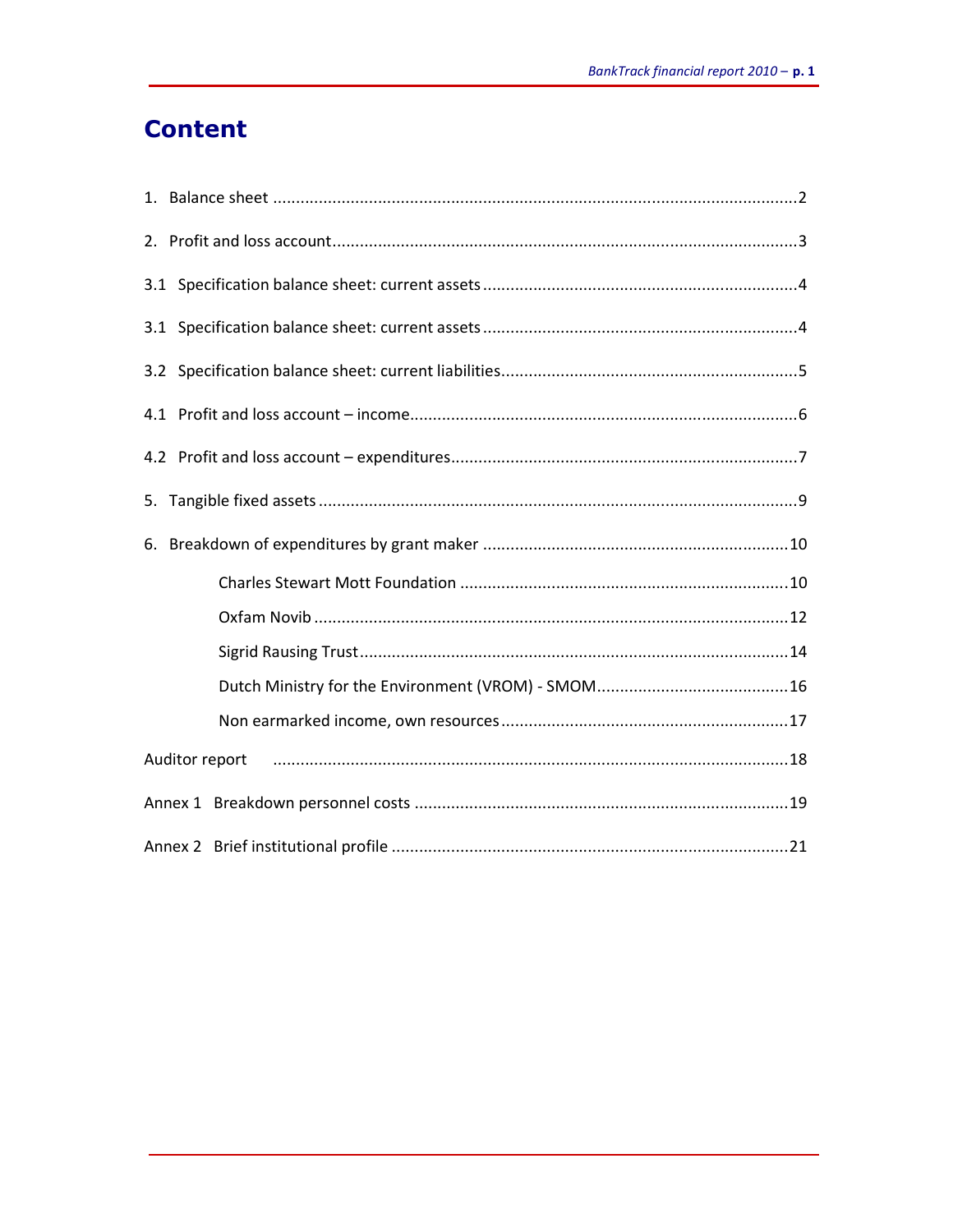## **1. Balance sheet**

|                                       |         |                   | <b>December 31, 2010</b><br><b>December 31, 2009</b> |         |
|---------------------------------------|---------|-------------------|------------------------------------------------------|---------|
| <b>Current Assets</b>                 |         |                   |                                                      |         |
| <b>Tangible fixed assets</b>          |         |                   |                                                      |         |
| Furniture                             | 1.677   |                   | 3.278                                                |         |
| Computers and software                | 3.996   |                   | 5.323                                                |         |
|                                       |         | 5.672             |                                                      | 8.601   |
| Claims                                |         |                   |                                                      |         |
| Deposits                              | 2.300   |                   | 2.300                                                |         |
| Paid in advance                       | 172     |                   | 812                                                  |         |
| Accounts receivable                   | 9.037   |                   | 3.830                                                |         |
|                                       |         | 11.509            |                                                      | 6.942   |
| <b>Cash at banks</b>                  |         | 208.791           |                                                      | 156.987 |
|                                       |         | 225.973           |                                                      | 172.530 |
|                                       |         |                   |                                                      |         |
|                                       |         | December 31, 2010 | <b>December 31, 2009</b>                             |         |
| <b>Current Liabilities</b>            |         |                   |                                                      |         |
| <b>General reserve account</b>        |         |                   |                                                      |         |
| Reserve value at January 1            | 64.769  |                   | 47.813                                               |         |
| Balance financial year                | 11.751  |                   | 16.957                                               |         |
|                                       |         | 76.520            |                                                      | 64.769  |
| <b>Projects reserve account</b>       |         |                   |                                                      |         |
| Reservations unfinished projects      | 3.200   |                   | 3.750                                                |         |
| Reservations long term income         | 131.923 |                   | 73.979                                               |         |
|                                       |         | 135.123           |                                                      | 77.729  |
| <b>Accounts payable</b>               |         |                   |                                                      |         |
| Salaries, taxes, social contributions | 11.826  |                   | 14.968                                               |         |
| Remaining accounts payable            | 2.504   |                   | 15.064                                               |         |
|                                       |         | 14.330            |                                                      | 30.031  |
|                                       |         |                   |                                                      |         |
|                                       |         | 225.973           |                                                      | 172.530 |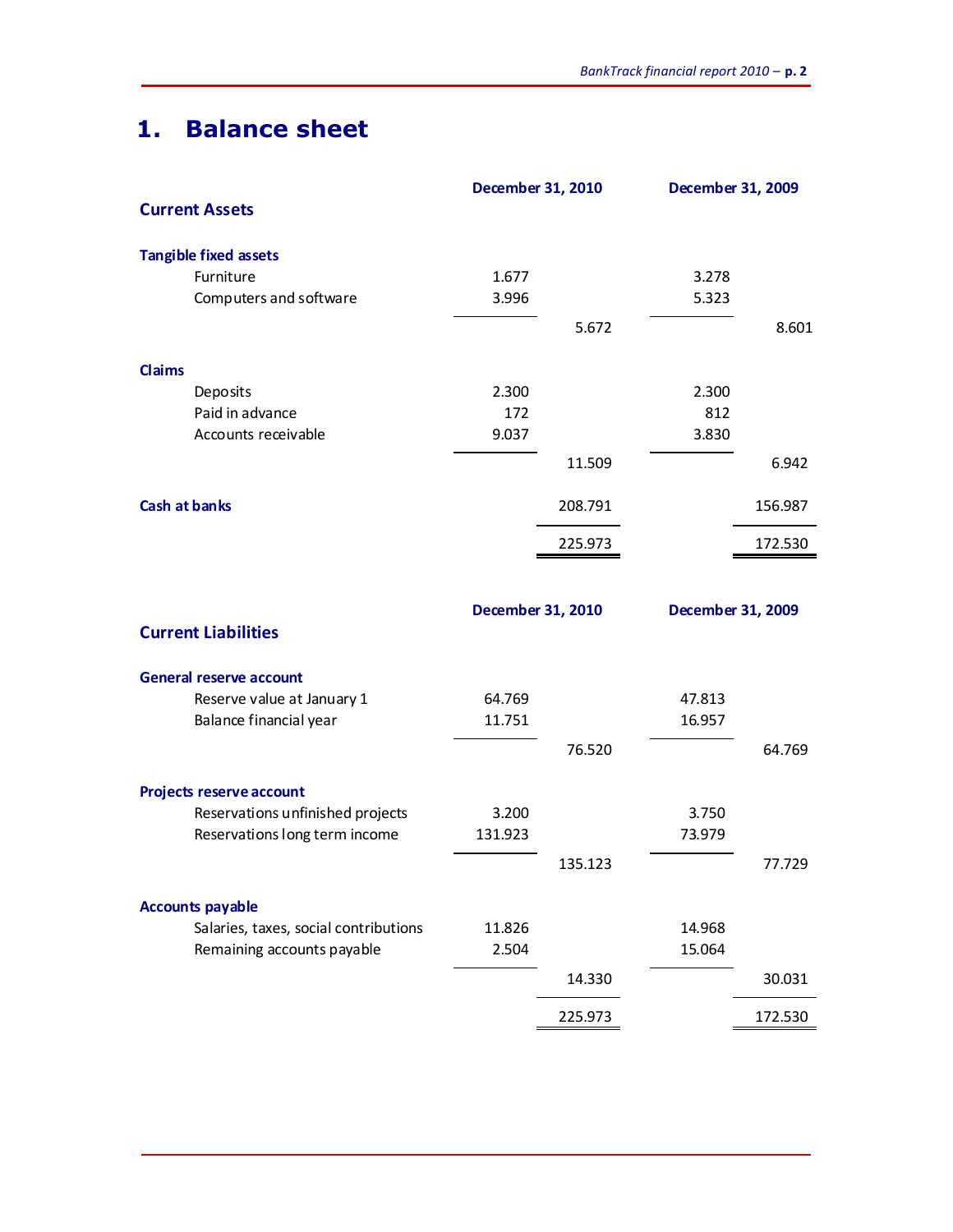## **2. Profit and loss account**

|                                                         | 2010    |         | 2009    |         |
|---------------------------------------------------------|---------|---------|---------|---------|
| <b>Income</b>                                           |         |         |         |         |
| Grants                                                  | 315.757 |         | 285.623 |         |
| Credit interest                                         | 4.408   |         | 4.724   |         |
| Other contributions                                     | 7.343   |         | 10.895  |         |
| Donations                                               |         |         | 1.337   |         |
|                                                         |         | 327.508 |         | 302.580 |
| Total income                                            |         | 327.508 |         | 302.580 |
|                                                         |         |         |         |         |
|                                                         | 2010    |         | 2009    |         |
| <b>Expenses</b>                                         |         |         |         |         |
| <b>General</b>                                          |         |         |         |         |
| Personnel costs                                         | 198.280 |         | 160.800 |         |
| Housing costs                                           | 9.514   |         | 9.343   |         |
| Organisation costs                                      | 12.473  |         | 9.091   |         |
| Administration costs                                    | 5.197   |         | 3.479   |         |
| Depreciations                                           | 4.048   |         | 3.214   |         |
| Network development                                     | 51.837  |         | 12.346  |         |
|                                                         |         | 281.350 |         | 198.273 |
| Project and Activity costs (excl. personnel & overhead) |         |         |         |         |
| Network and member support                              | 800     |         | 2.209   |         |
| Bank monitoring and engagement                          | 8.091   |         | 24.205  |         |
| Campaign and community support                          | 9.263   |         | 5.573   |         |
| Focus programmes                                        | 16.253  |         | 55.363  |         |
|                                                         |         | 34.407  |         | 87.350  |
| Total expenses                                          |         | 315.757 |         | 285.623 |
| <b>Result</b>                                           |         | 11.751  |         | 16.957  |
|                                                         |         | 327.508 |         | 302.580 |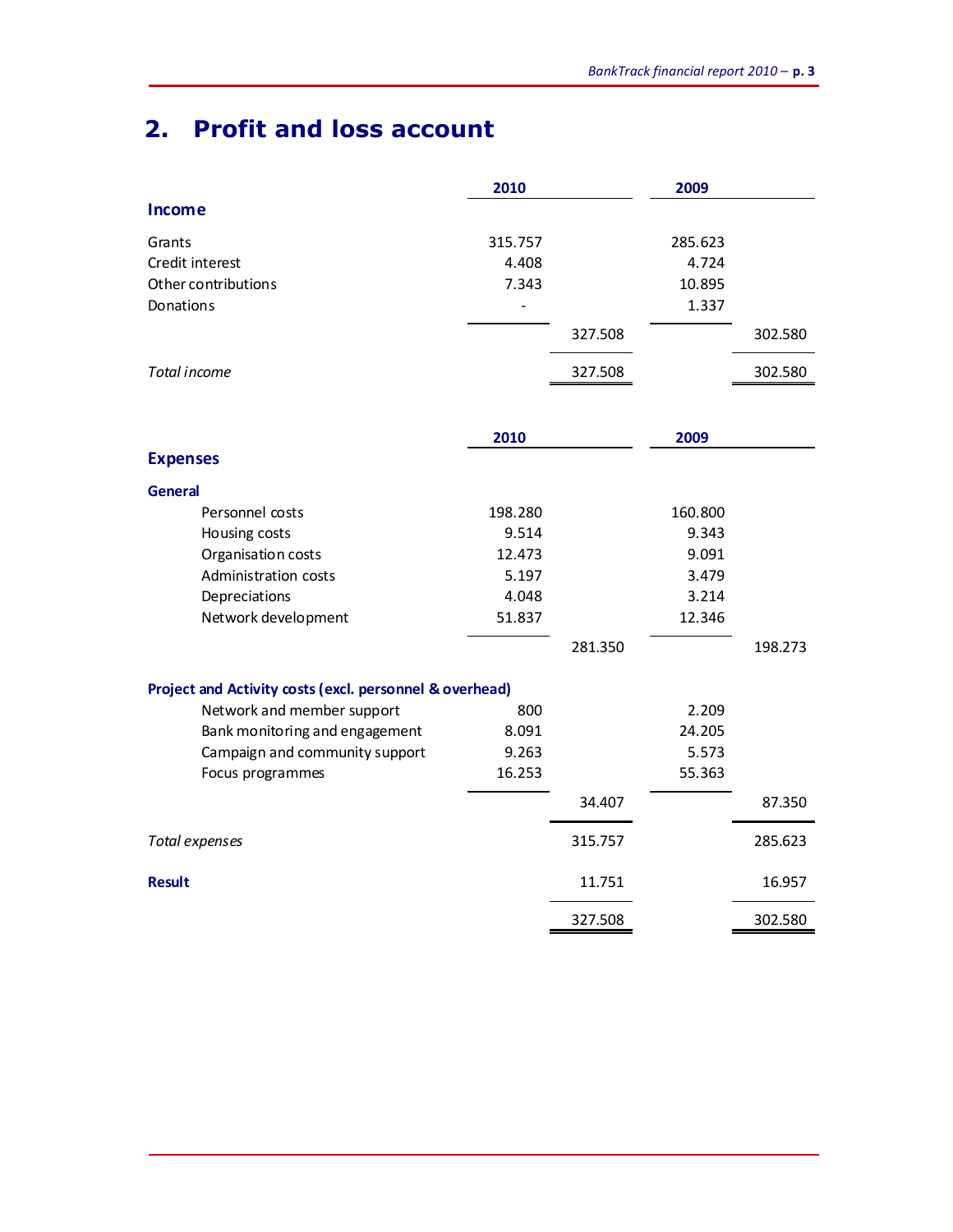## **3.1 Specification balance sheet: current assets**

|                            | <b>December 31, 2010</b> |         | December 31, 2009 |         |
|----------------------------|--------------------------|---------|-------------------|---------|
| Claims                     |                          |         |                   |         |
| Deposits                   |                          |         |                   |         |
| Deposit rent               |                          | 2.300   |                   | 2.300   |
| Paid in advance            |                          |         |                   |         |
| Telephone                  | 59                       |         | 55                |         |
| Insurances                 | 113                      |         | 757               |         |
|                            |                          | 172     |                   | 812     |
| <b>Accounts receivable</b> |                          |         |                   |         |
| VROM-SMOM                  | 5.410                    |         | 2.914             |         |
| Network contributions      | 239                      |         | 750               |         |
| Loans                      | 3.000                    |         |                   |         |
| Remaining                  | 387                      |         | 165               |         |
|                            |                          | 9.037   |                   | 3.830   |
| <b>Cash at banks</b>       |                          |         |                   |         |
| SNS-bank                   |                          |         | 219               |         |
| Triodos bank               | 5.303                    |         | 1.768             |         |
| Triodos savings account    | 76.000                   |         | 25.000            |         |
| ASN-savings account        | 127.500                  |         | 130.000           |         |
| Creditcard                 | $12 -$                   |         |                   |         |
|                            |                          | 208.791 |                   | 156.987 |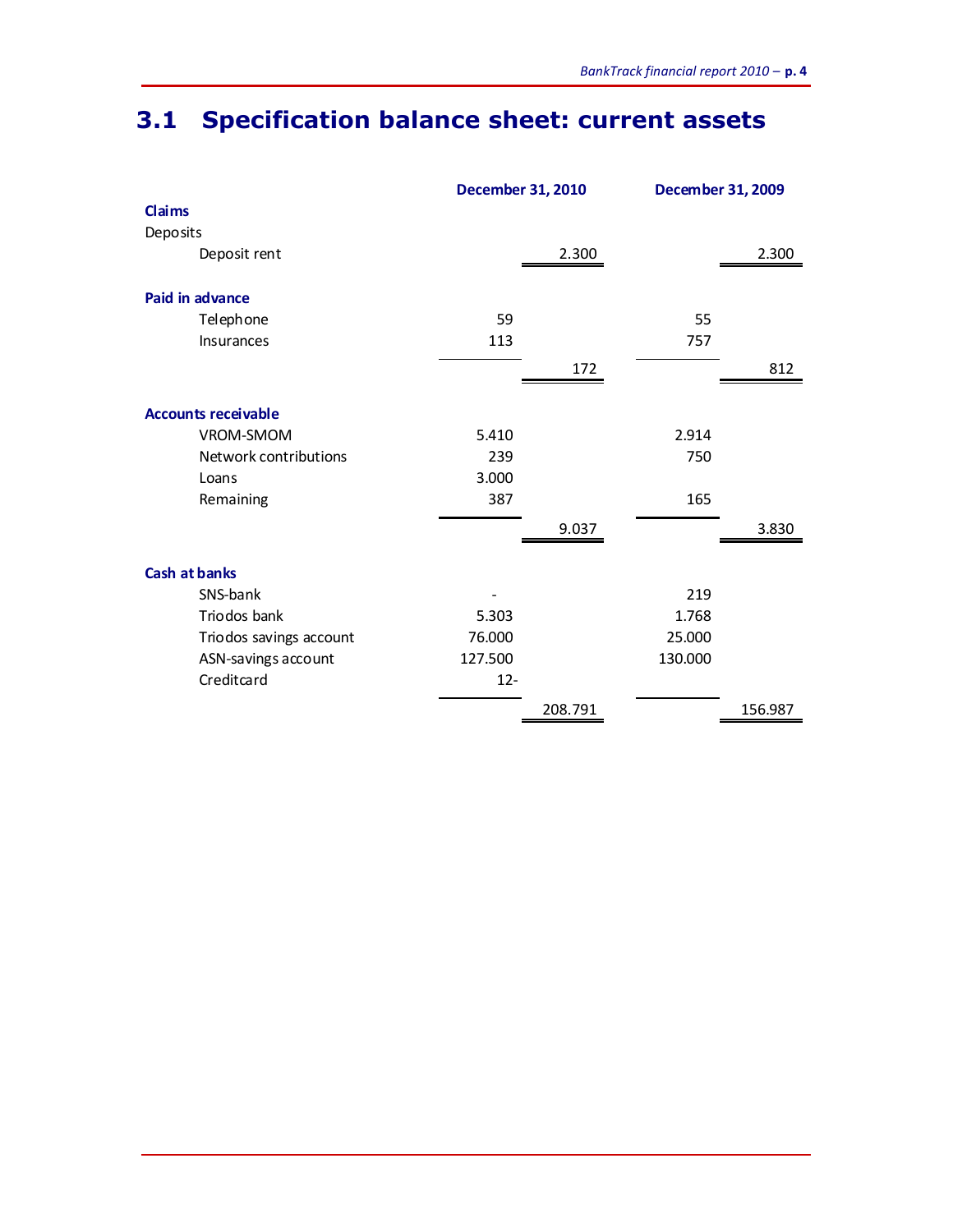## **3.2 Specification balance sheet: current liabilities**

|                                          | <b>December 31, 2010</b> |         |        | December 31, 2009 |  |
|------------------------------------------|--------------------------|---------|--------|-------------------|--|
| <b>Reservations long term income</b>     |                          |         |        |                   |  |
| Oxfam-Novib                              | 110.921                  |         | 33.228 |                   |  |
| <b>Sigrid Rausing Trust</b>              | 21.002                   |         | 4.684  |                   |  |
| CS Mott foundation                       |                          |         | 33.391 |                   |  |
| Oxfam-Novib climate grant                |                          |         | 2.676  |                   |  |
|                                          |                          | 131.923 |        | 73.979            |  |
| <b>Reservations ongoing projects</b>     |                          |         |        |                   |  |
| Auditor (est.)                           | 3.200                    |         | 3.000  |                   |  |
| Co2 compensation (est.)                  |                          |         | 750    |                   |  |
|                                          |                          | 3.200   |        | 3.750             |  |
| Salaries, taxes and social contributions |                          |         |        |                   |  |
| Reservation holiday supplement           | 5.142                    |         | 6.799  |                   |  |
| Pay-as-you-earn-income-tax               | 6.684                    |         | 8.169  |                   |  |
|                                          |                          | 11.826  |        | 14.968            |  |
|                                          |                          |         |        |                   |  |
| <b>Remaining accounts payable</b>        |                          |         |        |                   |  |
| Profundo                                 | 1.000                    |         | 2.499  |                   |  |
| Network training fees                    | 1.284                    |         |        |                   |  |
| Greenpeace international                 |                          |         | 2.500  |                   |  |
| Research Climate paper                   |                          |         | 1.436  |                   |  |
| Ulu foundation climate grant             |                          |         | 3.200  |                   |  |
| CRBM climate grant                       |                          |         | 3.624  |                   |  |
| hotel costs vedanta meeting              |                          |         | 854    |                   |  |
| Remaining accounts payable               | 219                      |         | 951    |                   |  |
|                                          |                          | 2.504   |        | 15.064            |  |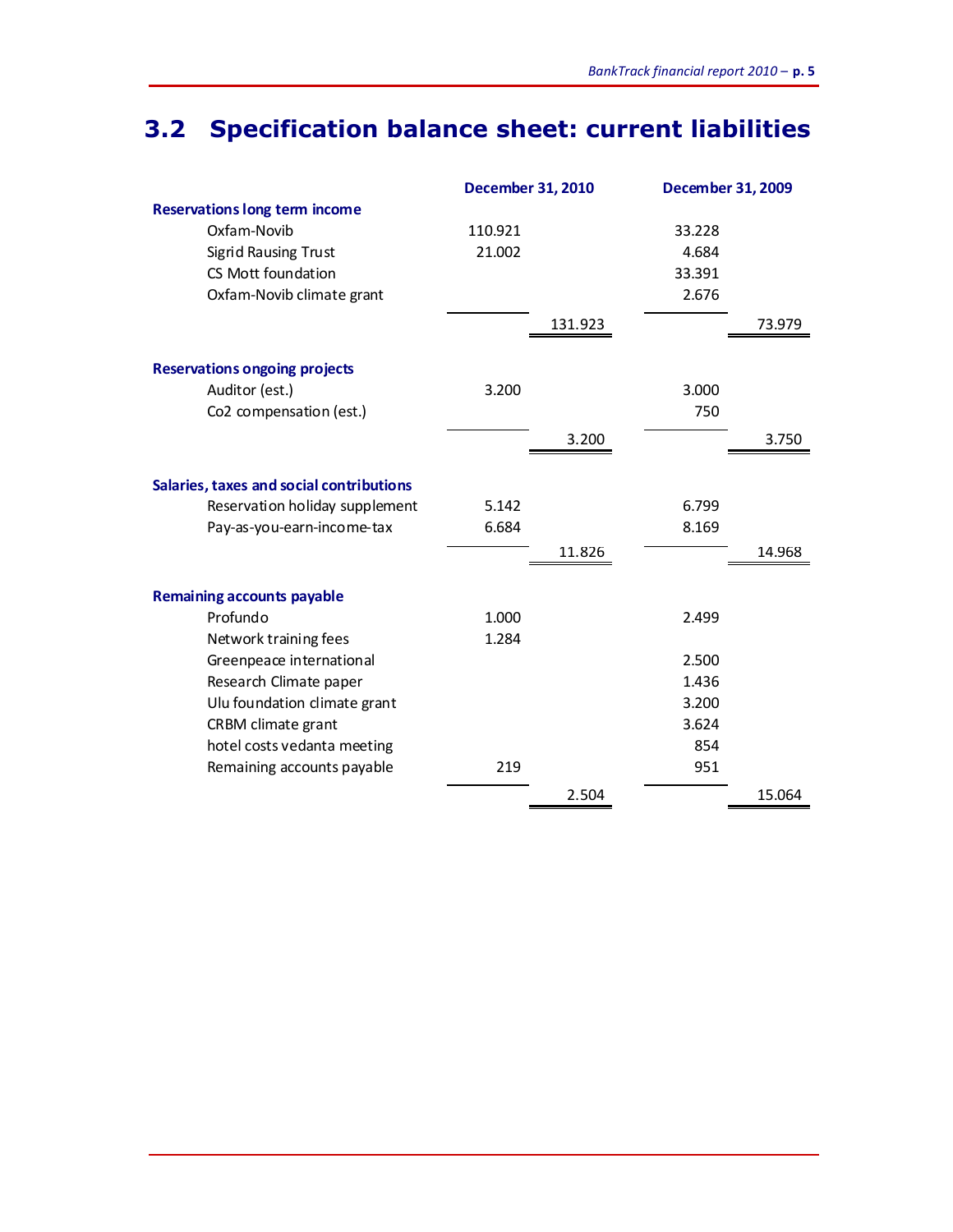## **4.1 Profit and loss account – income**

| <b>Income</b>                           | 2010    |         | 2009   |         |
|-----------------------------------------|---------|---------|--------|---------|
| <b>Grants</b>                           |         |         |        |         |
| CS Mott Foundation ('07-'09)            |         |         | 21.436 |         |
| CS Mott Foundation ('09-'10)            | 110.620 |         | 39.214 |         |
| Sigrid Rausing Trust ('08-'09)          |         |         | 6.123  |         |
| Sigrid Rausing Trust ('09-'10)          | 4.684   |         | 39.974 |         |
| Sigrid Rausing Trust ('10-'12)          | 50.179  |         |        |         |
| Oxfam Novib ('09-'11)                   | 104.807 |         | 66.772 |         |
| Oxfam Novib (Climate grant)             | 2.676   |         | 6.824  |         |
| VROM (Dutch ministry for environment)   | 42.791  |         | 58.282 |         |
| <b>JMG Foundation</b>                   |         |         | 47.000 |         |
|                                         |         | 315.757 |        | 285.623 |
| <b>Other contributions</b>              |         |         |        |         |
| Membership fees                         | 6.702   |         | 10.160 |         |
| Lectures and presentations              | 601     |         | 351    |         |
| Sales                                   | 40      |         | 150    |         |
| Special assets                          |         |         | 233    |         |
|                                         |         | 7.343   |        | 10.895  |
| <b>Donations</b>                        |         |         |        |         |
| Private and institutional contributions |         |         | 1.337  |         |
|                                         |         |         |        | 1.337   |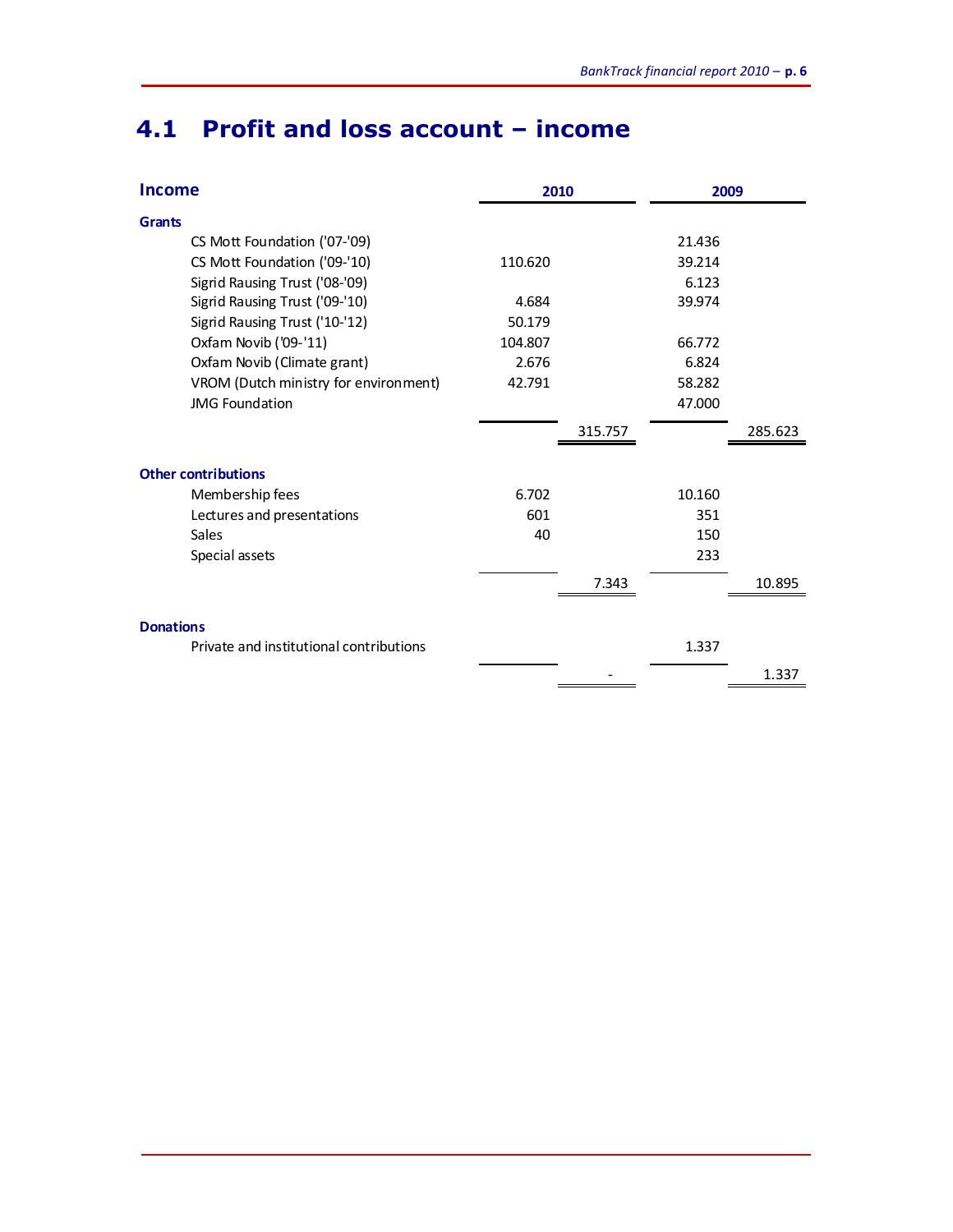## **4.2 Profit and loss account – expenditures**

| <b>Expenses</b>                        | 2010           |         | 2009    |         |
|----------------------------------------|----------------|---------|---------|---------|
| <b>Personnel expenses</b>              |                |         |         |         |
| Gross salaries                         | 138.123        |         | 126.736 |         |
| Social contributions                   | 20.338         |         | 17.434  |         |
| Pension contributions                  | 7.432          |         | 7.050   |         |
| Reservation holiday money              | $1.657 -$      |         | 3.765   |         |
| Travelling expenses residence/work tr. | 3.196          |         | 2.332   |         |
| Premiums health insurance act          | 2.700          |         | 2.786   |         |
| Staff at Les Amis de la Terre France   | 28.000         |         |         |         |
| Training and education                 |                |         | 542     |         |
| Various personnel costs                | 149            |         | 155     |         |
|                                        |                | 198.280 |         | 160.800 |
| <b>Housing costs</b>                   |                |         |         |         |
| Rent                                   | 9.173          |         | 8.328   |         |
| Various housing costs                  | 260            |         | 935     |         |
| Insurances inventory                   | 81             |         | 81      |         |
|                                        |                | 9.514   |         | 9.343   |
| <b>Organisation costs</b>              |                |         |         |         |
| Telephone and fax                      | 878            |         | 1.030   |         |
| Internet                               | 1.438          |         | 881     |         |
| Postage                                | 1.261          |         | 248     |         |
| Office equipment                       | 914            |         | 601     |         |
| Computer equipment                     | 96             |         | 363     |         |
| Computer maintenance and installation  | 79             |         | 375     |         |
| Software                               | 613            |         | 455     |         |
| Printing and copying                   | 301            |         | 848     |         |
| <b>Translation costs</b>               | $\overline{a}$ |         | 535     |         |
| Documentation                          | 598            |         | 470     |         |
| Travel costs secretariat               | 4.811          |         | 1.100   |         |
| Climate compensation fund              | 104-           |         | 750     |         |
| Staff training and education           | 283            |         |         |         |
| Housekeeping expenses                  | 140            |         | 175     |         |
| Representation costs                   | 1.165          |         | 1.259   |         |
|                                        |                | 12.473  |         | 9.091   |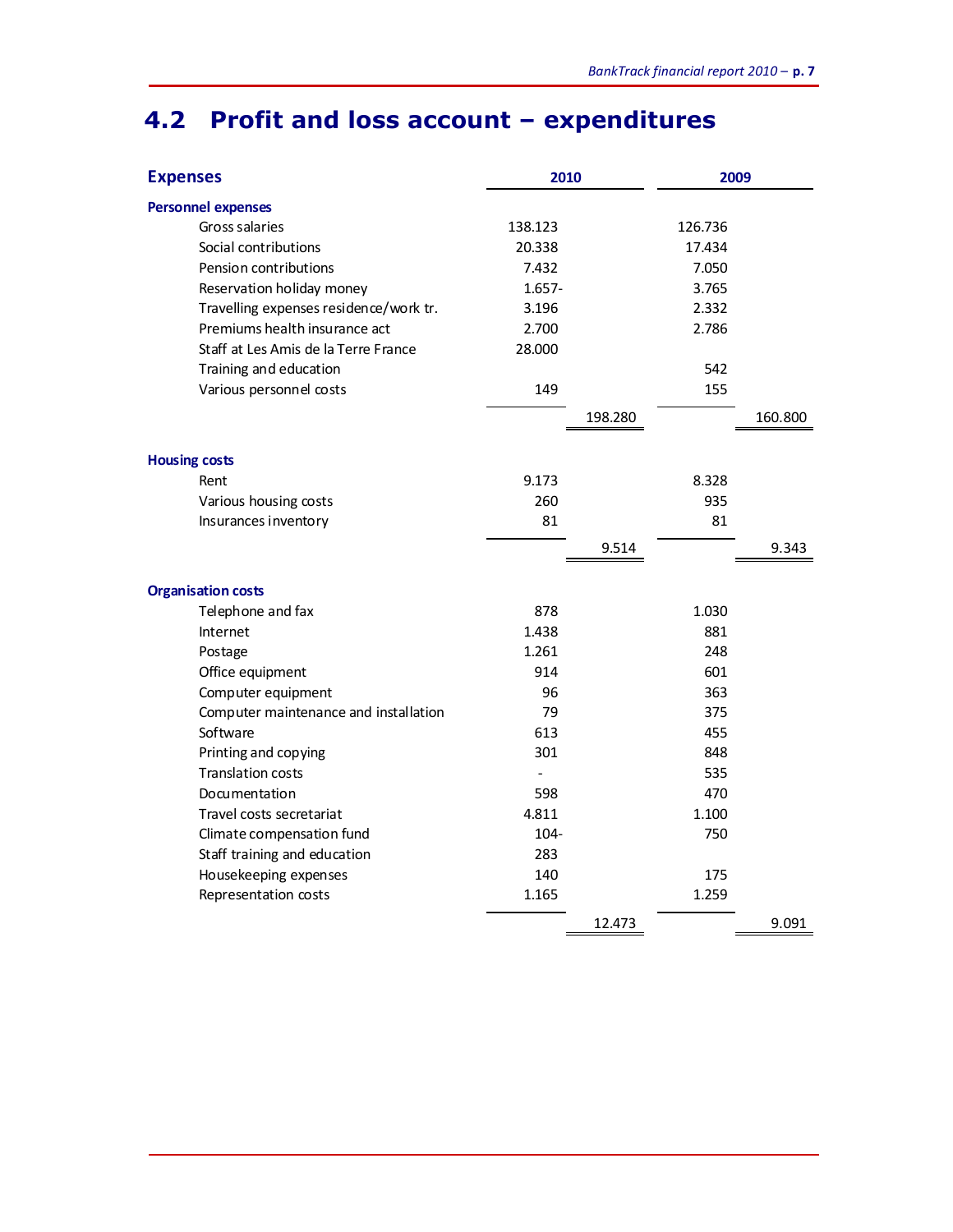## **Profit and loss account - expenditures (continued)**

| <b>Expenses</b>                          | 2010   |        | 2009   |        |
|------------------------------------------|--------|--------|--------|--------|
| <b>Administration costs</b>              |        |        |        |        |
| Bookkeeping and salary administration    | 586    |        | 540    |        |
| Auditor                                  | 3.235  |        | 2.356  |        |
| Chamber of commerce                      | 26     |        | 26     |        |
| Liability insurance                      | 113    |        | 113    |        |
| legal advise                             | 649    |        |        |        |
| <b>Banking costs</b>                     | 588    |        | 444    |        |
|                                          |        | 5.197  |        | 3.479  |
| <b>Network development</b>               |        |        |        |        |
| Strategy meetings                        | 15.145 |        |        |        |
| Website development and support          | 3.394  |        | 8.462  |        |
| Internal training / education            | 33.298 |        | 3.884  |        |
|                                          |        | 51.837 |        | 12.346 |
| <b>Member support</b>                    |        |        |        |        |
| Travel member groups                     |        |        | 2.209  |        |
| Member support campaigns                 | 800    |        |        |        |
|                                          |        | 800    |        | 2.209  |
| <b>Bank monitoring and engagement</b>    |        |        |        |        |
| Travel bank meetings                     |        |        | 2.547  |        |
| Consultants research and publications    | 8.091  |        | 21.658 |        |
|                                          |        |        |        |        |
|                                          |        | 8.091  |        | 24.205 |
| <b>Campaign and community support</b>    |        |        |        |        |
| Travel and fact finding missions         | 915    |        | 2.407  |        |
| Campaign support / local partner support | 3.602  |        | 3.166  |        |
| Campaign support research, publications  | 4.746  |        |        |        |
|                                          |        | 9.263  |        | 5.573  |
| <b>Focus programmes</b>                  |        |        |        |        |
| Research and publications                | 8.350  |        | 12.008 |        |
| Meetings and travel costs                | 5.827  |        | 6.531  |        |
| Climate activities Copenhagen            | 2.076  |        | 6.824  |        |
| China Bank Project                       |        |        | 30.000 |        |
|                                          |        | 16.253 |        | 55.363 |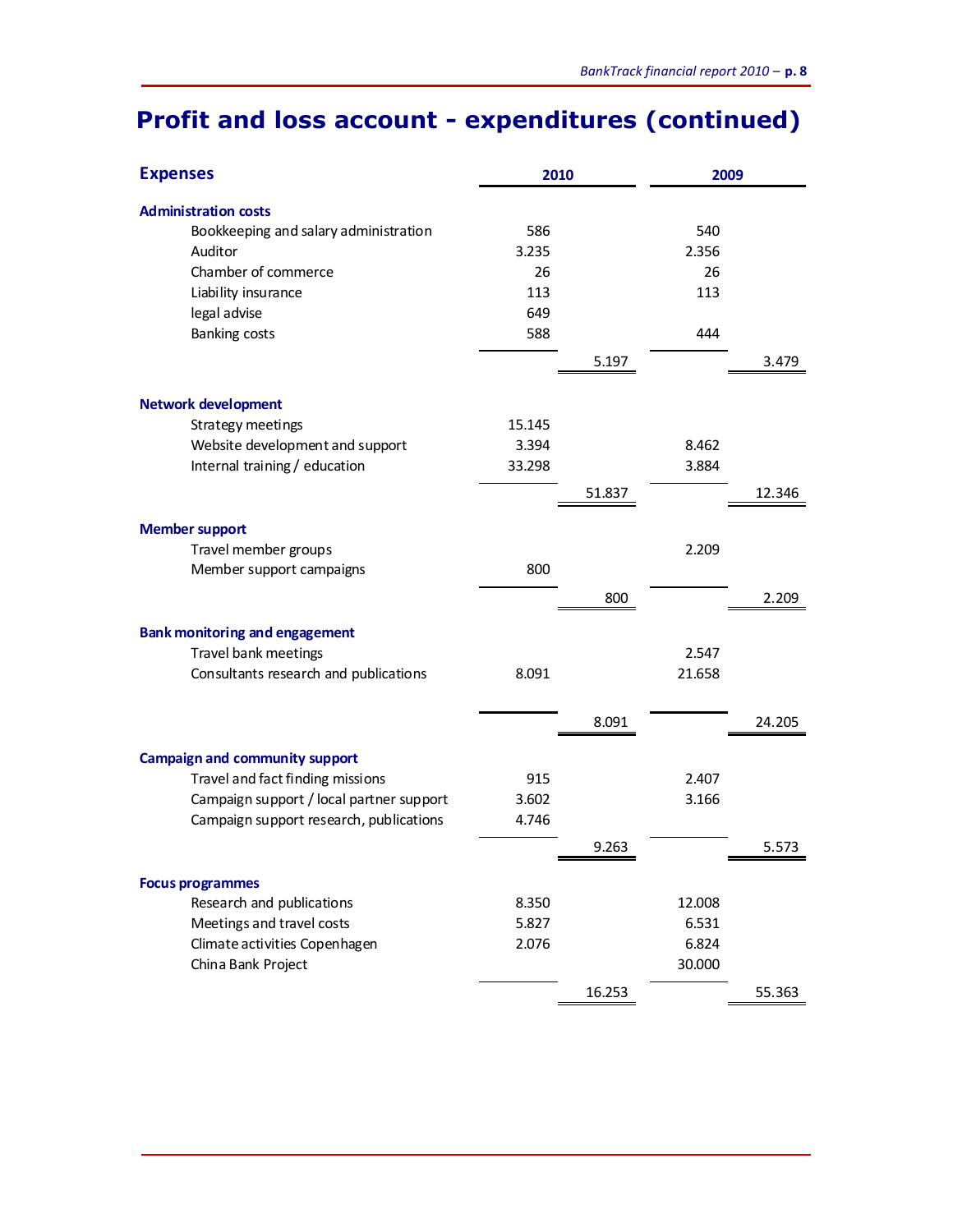## **5. Tangible fixed assets**

|                       |             |          | Lifecycle | Depreciation | Value    | Acquisation | Depreciation | <b>Value</b>   |
|-----------------------|-------------|----------|-----------|--------------|----------|-------------|--------------|----------------|
| Inventory             | Acquisition | date     | (months)  | till 2010    | 1/1/2010 | 2010        | 2010         | 31/12/2010     |
| Tables, cupboards     | 1.218       | dec-04   | 36        | 1.218        |          |             |              | removed        |
| Furniture             | 480         | mrt-06   | 36        | 480          |          |             |              | removed partly |
| Table, floor, fridge  | 1.292       | mei-08   | 36        | 682          | 610      |             | 431          | 179            |
| Chairs                | 1.656       | sep-08   | 36        | 690          | 966      |             | 552          | 414            |
| Chairs                | 1.857       | okt-09   | 36        | 155          | 1.702    |             | 619          | 1.083          |
|                       | 6.503       |          |           | 3.224        | 3.278    |             | 1.602        | 1.677          |
| <b>Disinvestments</b> | 1.448-      |          |           | $512 -$      |          |             |              |                |
|                       | 5.055       |          |           | 2.712        | 3.278    |             | 1.602        | 1.677          |
| <b>Computers</b>      |             |          |           |              |          |             |              |                |
| Software              | 2.083       | jan-05   | 36        | 2.083        |          |             |              |                |
| Printer               | 296         | aug-05   | 36        | 296          |          |             |              |                |
| Camera                | 315         | sep-06   | 36        | 315          |          |             |              |                |
| 2 computer screens    | 419         | mei-08   | 36        | 221          | 198      |             | 140          | 58             |
| Mini laptop           | 399         | nov-08   | 36        | 155          | 244      |             | 133          | 111            |
| 4 computers           | 2.150       | mrt-09   | 36        | 538          | 1.613    |             | 717          | 896            |
| Video camera          | 3.278       | apr-09   | 36        | 728          | 2.549    |             | 1.093        | 1.457          |
| Laptop                | 719         | dec-09   | 36        |              | 719      |             | 240          | 479            |
| Computer France       | 1.119       | $aug-10$ | 36        |              |          | 1.119       | 124          | 995            |
|                       | 10.778      |          |           | 4.336        | 5.323    | 1.119       | 2.446        | 3.996          |
| <b>Disinvestments</b> |             |          |           |              |          |             |              |                |
|                       | 10.778      |          |           | 4.336        | 5.323    |             | 2.446        | 3.996          |
|                       |             |          |           |              |          | total       | 4.048        | 5.672          |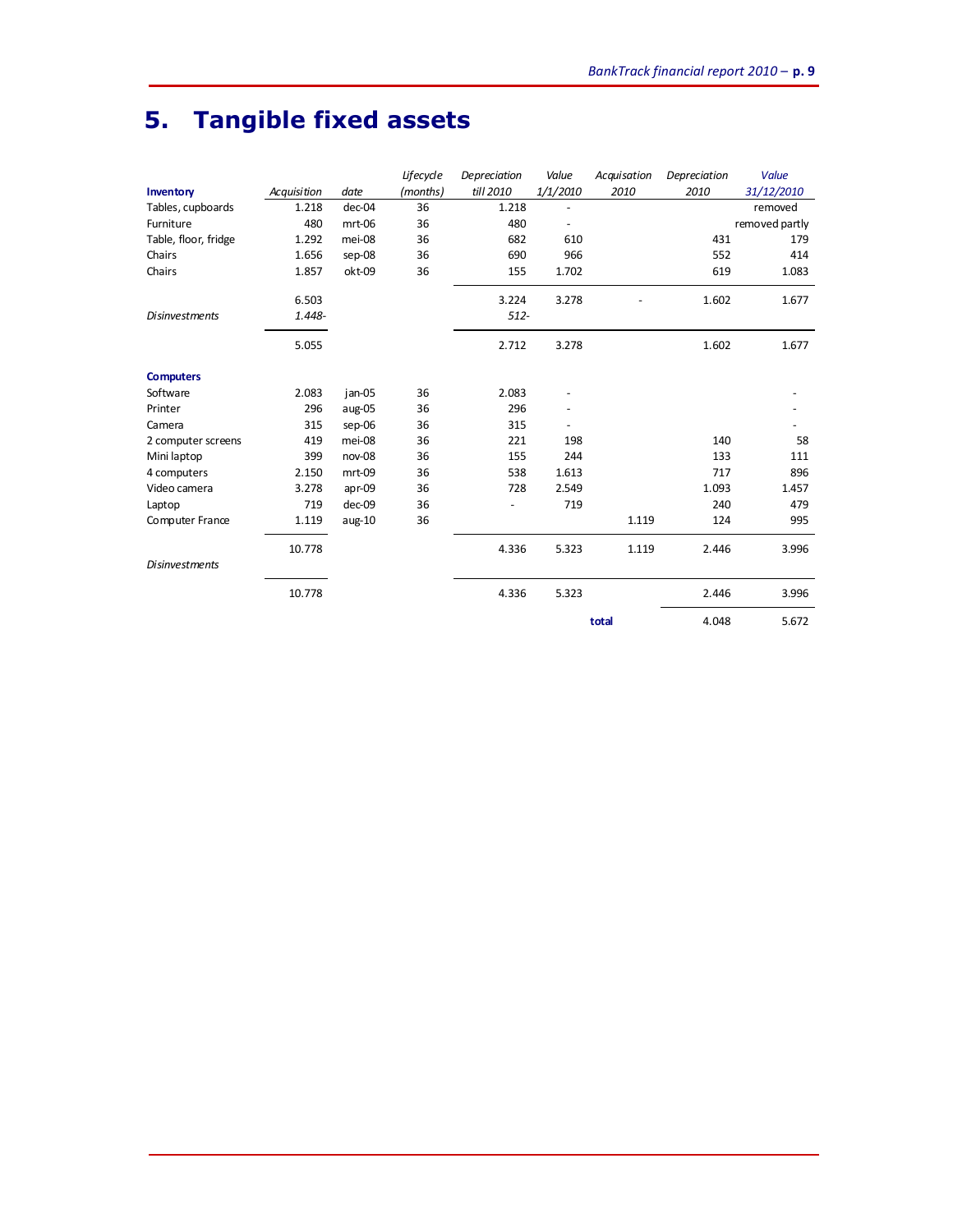### **6. Breakdown of expenditures by grant maker**

In 2010, BankTrack received financial support from four different funders for both core operating costs as well as earmarked projects. The following pages provide a breakdown of expenditures as covered by specific grants of our funders.

#### **Charles Stewart Mott Foundation**

The CS Mott Foundation provided a general purpose grant for the period from April  $1<sup>st</sup>$  2009 until December  $31<sup>st</sup>$  2010. The budget for 2010 included the sum of euro 33.391 that remained from the 2009 tranche of the grant. For breakdown of expenditures see next page.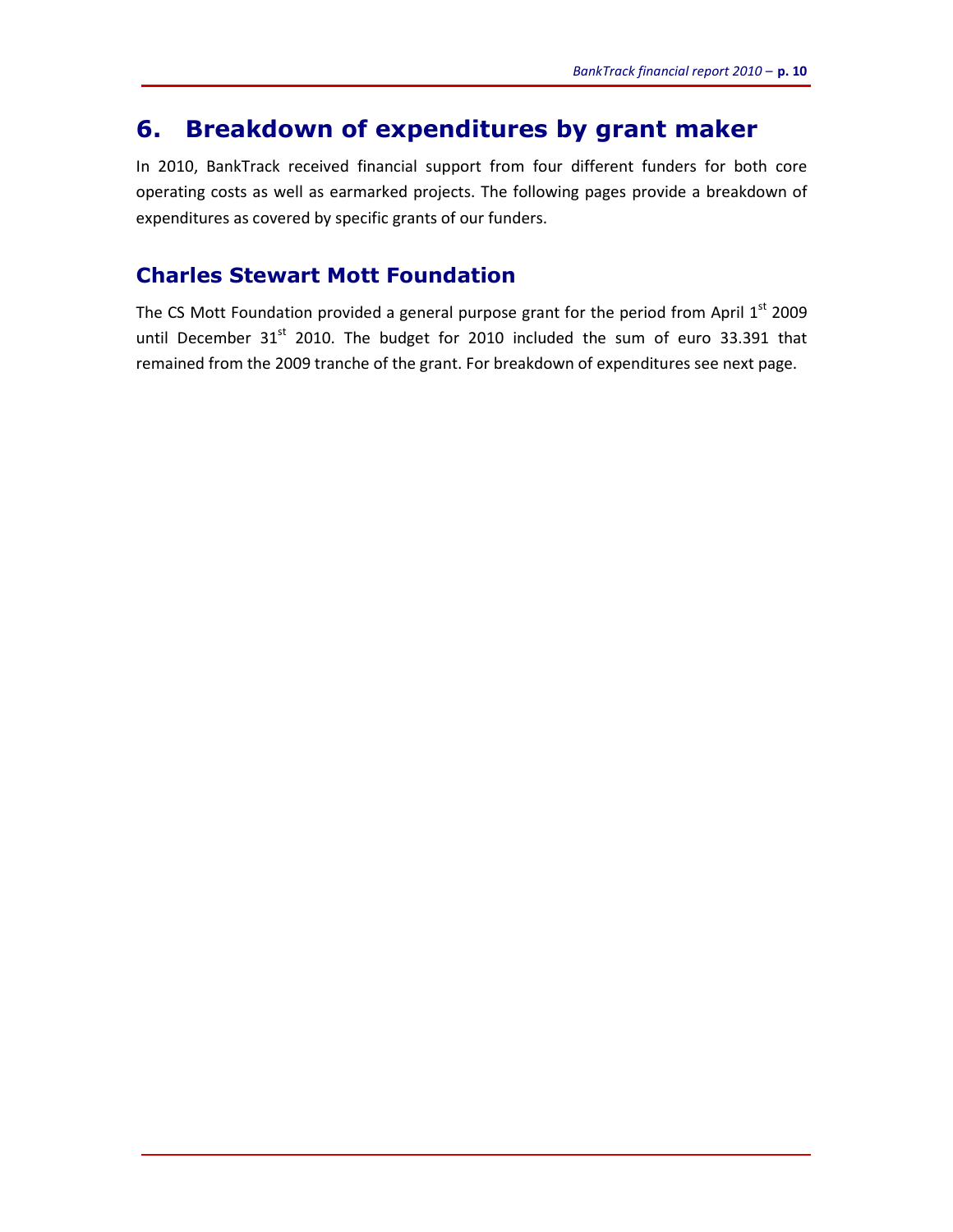|               | Contract period<br>Budget, according to the contract      | April 1, 2009 until December 31st, 2010<br>\$200.000 |         |                 |         |
|---------------|-----------------------------------------------------------|------------------------------------------------------|---------|-----------------|---------|
|               |                                                           | <b>Result</b>                                        |         | <b>Budget</b>   |         |
| <b>Income</b> |                                                           |                                                      |         |                 |         |
|               | Transfer from previous year                               | 33.391                                               |         | 33.391          |         |
|               | CS Mott Foundation                                        | 77.229                                               |         | 70.000          |         |
|               |                                                           |                                                      | 110.620 |                 | 103.391 |
| <b>Costs</b>  |                                                           |                                                      |         |                 |         |
|               | Personnel costs                                           |                                                      |         |                 |         |
|               | Personnel costs                                           | 70.199                                               |         | 55.843          |         |
|               |                                                           |                                                      | 70.199  |                 | 55.843  |
|               |                                                           |                                                      |         |                 |         |
|               | <b>Organisation costs</b><br>Overhead                     | 10.501                                               |         | 5.651           |         |
|               | Postage                                                   | 1.044                                                |         |                 |         |
|               |                                                           |                                                      | 11.545  |                 | 5.651   |
|               |                                                           |                                                      |         |                 |         |
|               | <b>Network development</b><br><b>Strategy meeting</b>     | 13.461                                               |         | 8.000           |         |
|               | Network training and education                            | 2.286                                                |         |                 |         |
|               |                                                           |                                                      |         |                 |         |
|               |                                                           |                                                      | 15.747  |                 | 8.000   |
|               | <b>Member support</b>                                     |                                                      |         |                 |         |
|               | Travel and meetings                                       |                                                      |         | 4.000<br>10.000 |         |
|               | Research and publications<br>support for member campaigns | 800                                                  |         | 6.000           |         |
|               |                                                           |                                                      | 800     |                 | 20.000  |
|               |                                                           |                                                      |         |                 |         |
|               | <b>Bank monitoring and engagement</b>                     |                                                      |         |                 |         |
|               | Research and publications                                 | 8.091                                                |         | 4.299           |         |
|               | Bank focused campaign support                             |                                                      |         | 3.000           |         |
|               |                                                           |                                                      | 8.091   |                 | 7.299   |
|               | Project campaign and community support                    |                                                      |         |                 |         |
|               | Project focused campaigns                                 |                                                      |         | 2.000           |         |
|               | Local partner support                                     |                                                      |         | 1.000           |         |
|               |                                                           |                                                      |         |                 | 3.000   |
|               | <b>Focus campaigns</b>                                    |                                                      |         |                 |         |
|               | Travel and meetings                                       | 4.238                                                |         |                 |         |
|               | Campaigns                                                 |                                                      |         | 2.000           |         |
|               |                                                           |                                                      | 4.238   |                 | 2.000   |
|               |                                                           |                                                      |         |                 |         |
|               | <b>Unforeseen</b>                                         |                                                      |         |                 | 1.598   |
|               |                                                           |                                                      | 110.620 |                 | 103.391 |
|               | <b>Balance 31/12/2010</b>                                 |                                                      |         |                 |         |
|               |                                                           |                                                      |         |                 |         |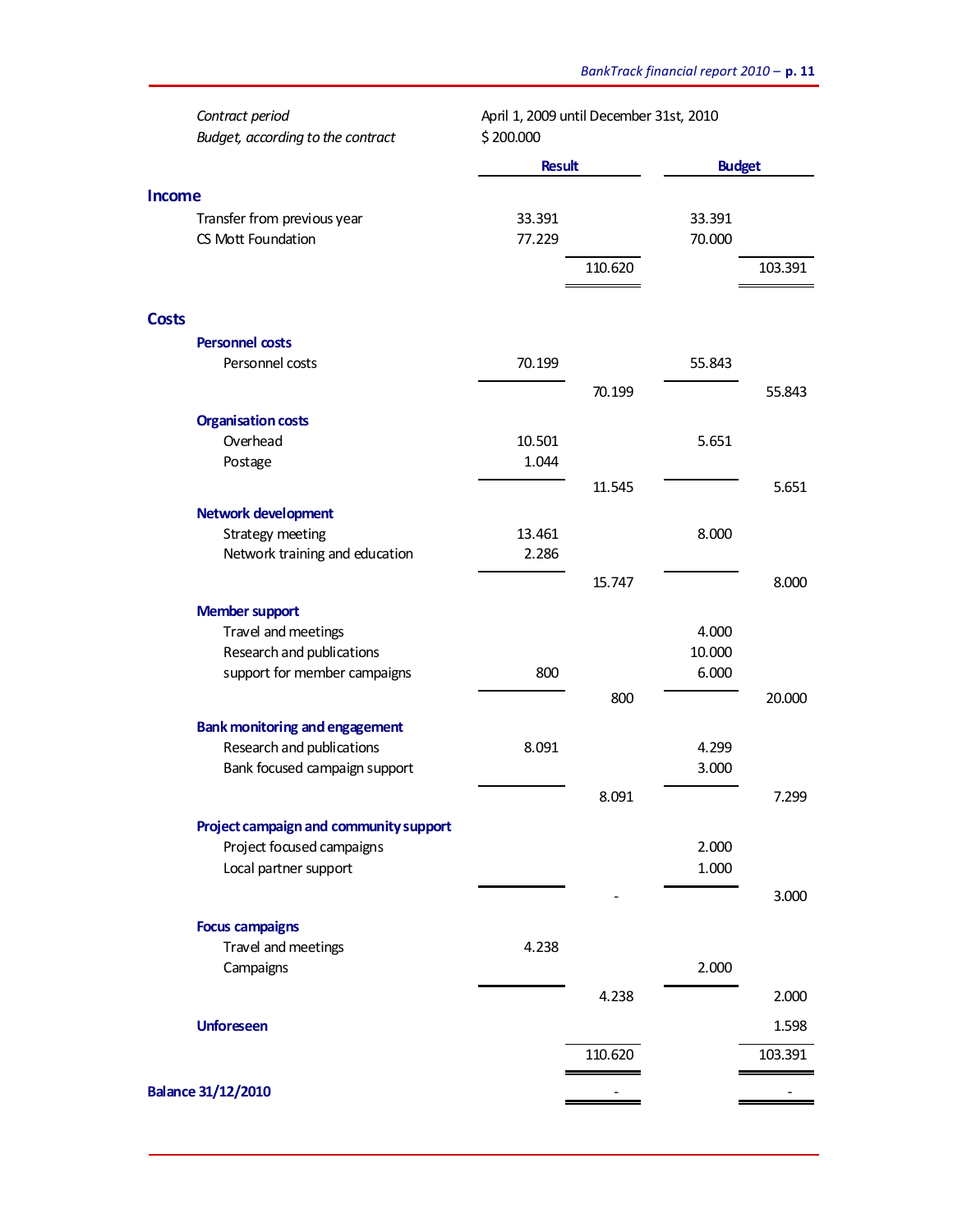#### **Oxfam Novib**

Oxfam Novib provided a three year general purpose grant for the period of January 1st 2009 until December  $31^{st}$  2011. At end of FY 2009 there remained a positive balance of euro 33.228. This sum is included in the year budget for 2010.

In addition to the general purpose grant, Oxfam Novib also provided a project grant to cover mobilisation costs for the Climate Summit in Copenhagen in December 2009. Part of this grant was used to cover costs incurred in January 2010, within the project period.

#### **Climate Grant**

| <b>Result</b><br><b>Budget</b><br>Transfer from previous year<br>2.676<br>2.676 |       |
|---------------------------------------------------------------------------------|-------|
| Income                                                                          |       |
|                                                                                 |       |
|                                                                                 |       |
| 2.676                                                                           | 2.676 |
| <b>Costs</b>                                                                    |       |
| <b>Organisation costs</b>                                                       |       |
| Overhead<br>500<br>600                                                          |       |
| 500                                                                             | 600   |
| <b>Banks, Climate and Energy</b>                                                |       |
| 2.076<br>2.076<br><b>CRBM Italy</b>                                             |       |
| Publications<br>100                                                             |       |
| 2.176                                                                           | 2.076 |
| 2.676                                                                           | 2.676 |
| <b>Balance 31/12/2010</b>                                                       |       |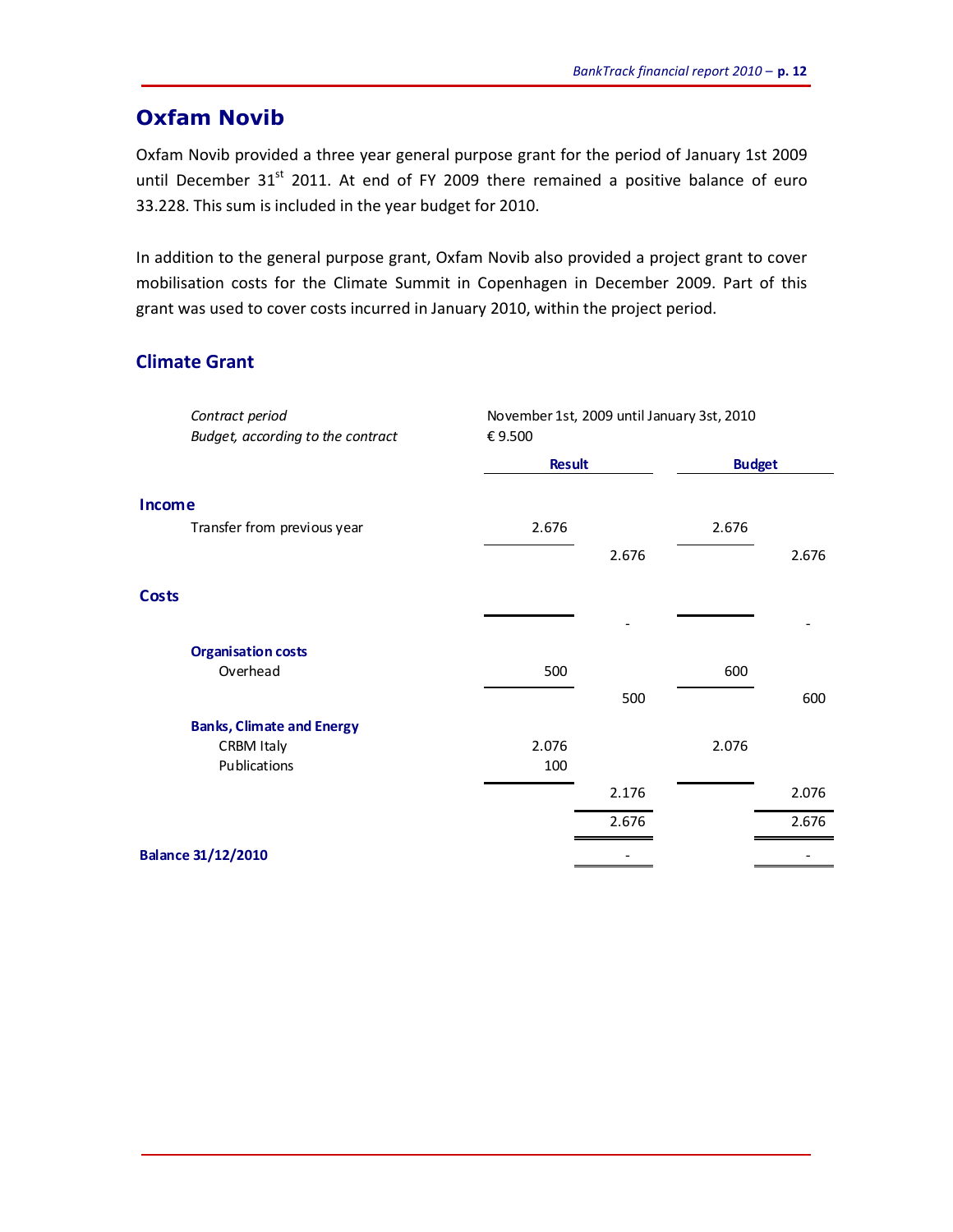### **General Purpose grant**

| Budget, according to the contract<br>€<br>365.000 |         |
|---------------------------------------------------|---------|
| <b>Budget</b><br><b>Result</b>                    |         |
|                                                   |         |
| <b>Income</b>                                     |         |
| Transfer from previous year<br>33.228<br>33.228   |         |
| Oxfam Novib 2010<br>120.000<br>120.000            |         |
| 153.228                                           | 153.228 |
| <b>Costs</b>                                      |         |
| <b>Personnel costs</b>                            |         |
| Personnel costs<br>89.554<br>115.382              |         |
| 89.554                                            | 115.382 |
| <b>Organisation costs</b>                         |         |
| Overhead<br>6.295<br>14.091                       |         |
| Travel costs secretariat<br>1.527                 |         |
| 7.822                                             | 14.091  |
| <b>Network development</b>                        |         |
| Strategy meetings<br>4.000                        |         |
| 3.394<br>Website development<br>8.000             |         |
| 3.394                                             | 12.000  |
| Project campaign and community support            |         |
| Travel / fact finding missions<br>915<br>5.360    |         |
| Research and publications<br>1.922<br>3.500       |         |
| Local partner support<br>1.200<br>1.500           |         |
| 4.037                                             | 10.360  |
| <b>Focus programmes</b>                           |         |
| 780<br>Campaigns                                  |         |
|                                                   | 780     |
| <b>Project evaluations</b>                        | 615     |
| 104.807                                           | 153.228 |
| <b>Balance 31/12/2010</b><br>48.421               |         |
| <b>Reservations</b>                               |         |
| Oxfam-Novib 2011<br>48.421                        |         |
| Advance for 2011<br>62.500                        |         |
| 110.921                                           |         |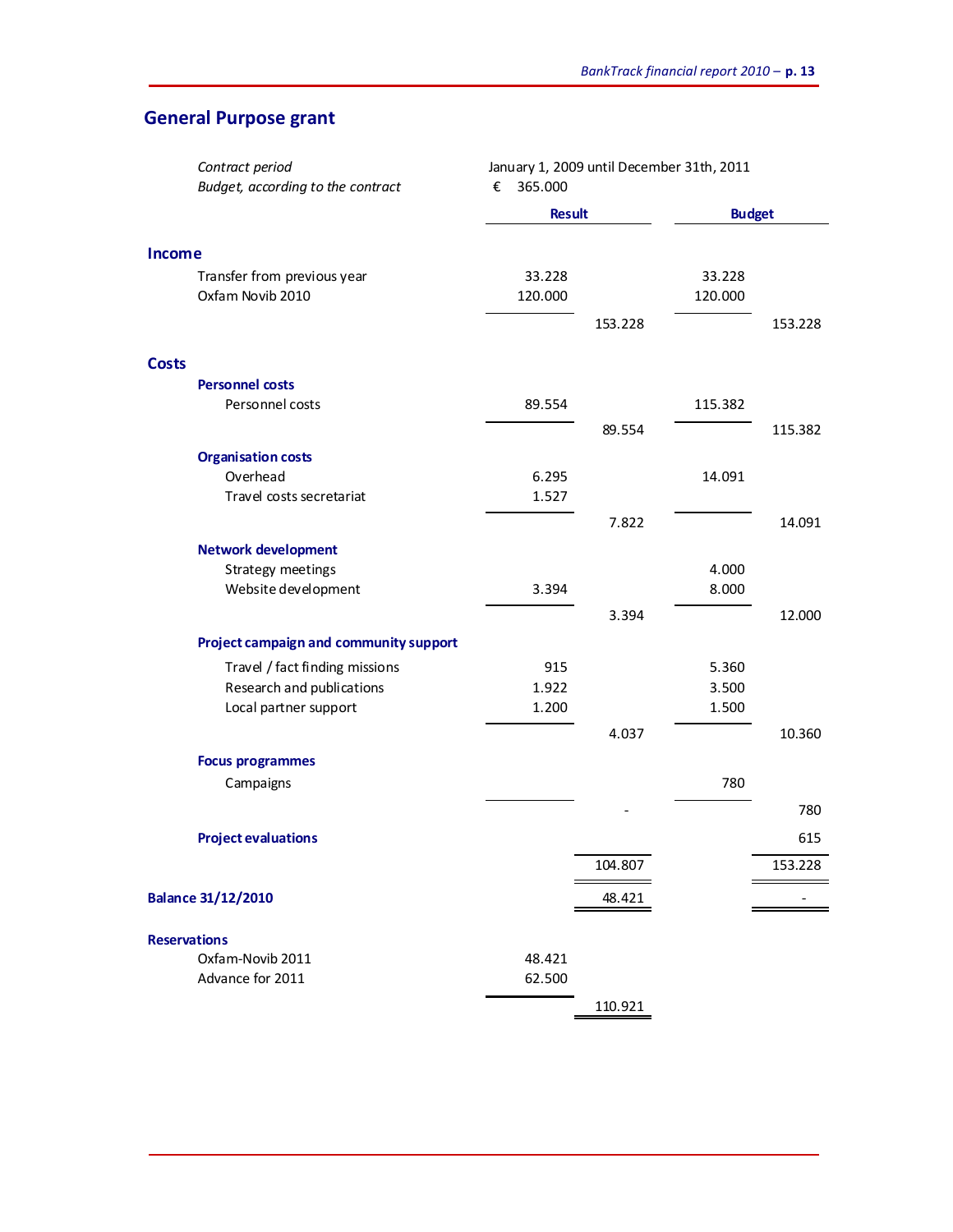## **Sigrid Rausing Trust**

The Sigrid Rausing Trust provided a general purpose grant for the period March  $1<sup>st</sup>$  2009 until February 28 2010. It also provided a follow up grant for the period of March  $1<sup>st</sup>$  2010 until February 28<sup>th</sup> 2012, for a total sum of £ 195.000 (65.000 euro per year)

#### **Remainder grant 2009-2010**

| Contract period                   | March 1, 2009 until February 28th, 2010 |       |               |       |
|-----------------------------------|-----------------------------------------|-------|---------------|-------|
| Budget, according to the contract | £40.500                                 |       |               |       |
|                                   | <b>Result</b>                           |       | <b>Budget</b> |       |
| <b>Income</b>                     |                                         |       |               |       |
| Transfer from previous year       |                                         | 4.684 |               | 4.684 |
|                                   |                                         | 4.684 |               | 4.684 |
| <b>Costs</b>                      |                                         |       |               |       |
| <b>Network development</b>        |                                         |       |               |       |
| Strategy meeting                  | 1.684                                   |       | 1.684         |       |
|                                   |                                         | 1.684 |               | 1.684 |
| <b>Focus campaigns</b>            |                                         |       |               |       |
| Research and publications         | 3.000                                   |       | 3.000         |       |
|                                   |                                         | 3.000 |               | 3.000 |
|                                   |                                         | 4.684 |               | 4.684 |
| <b>Balance 31/12/2010</b>         |                                         |       |               |       |
|                                   |                                         |       |               |       |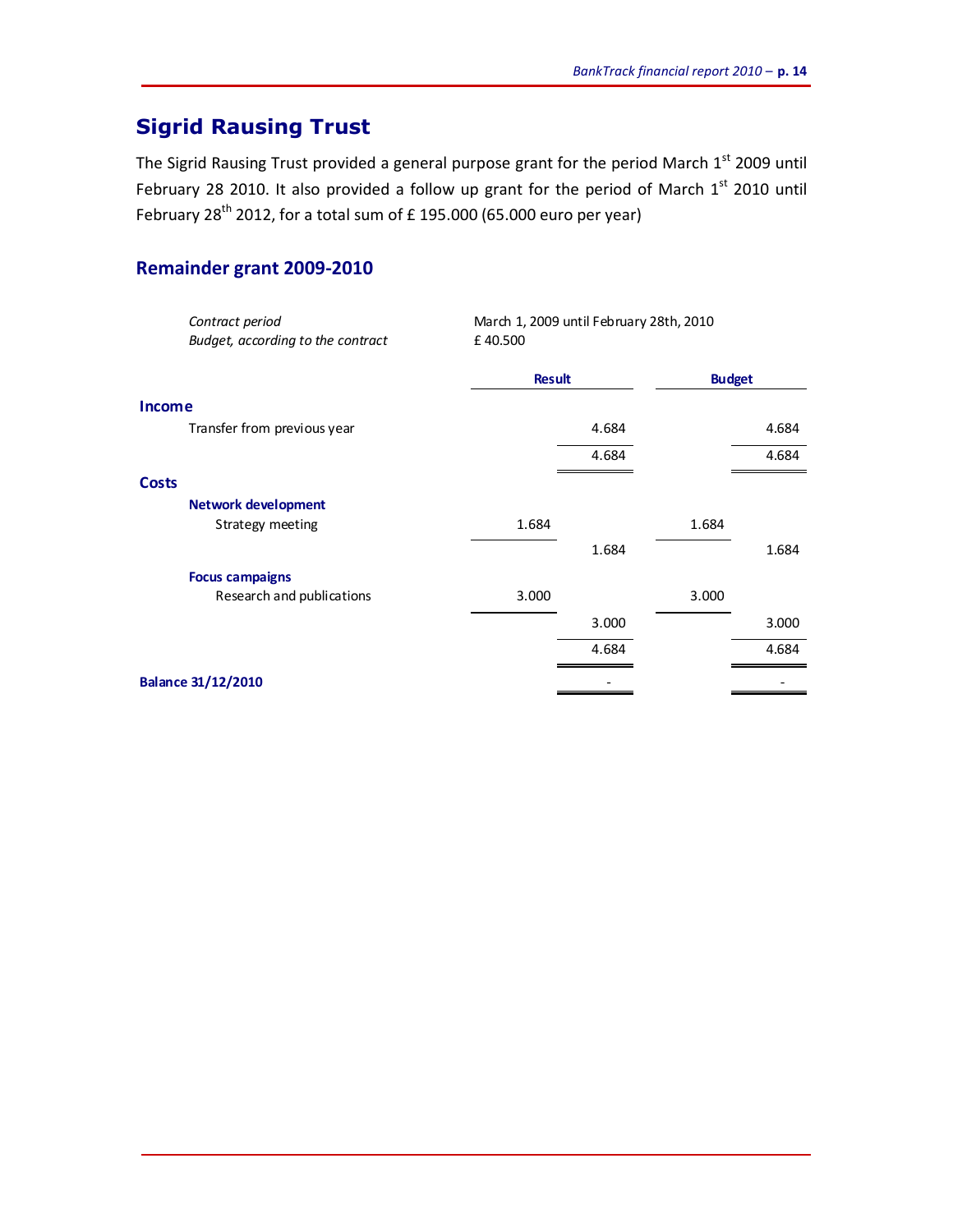#### **Grant 2010-2012**

| Contract period                        | March 1st 2010 until February 28, 2012 |               |        |               |  |
|----------------------------------------|----------------------------------------|---------------|--------|---------------|--|
| Budget, according to the contract      | £ 195.500 (£ 65.000 per year)          |               |        |               |  |
|                                        |                                        | <b>Result</b> |        | <b>Budget</b> |  |
| <b>Income</b>                          |                                        |               |        |               |  |
| Sigrid Rausing Trust                   |                                        | 71.181        |        | 71.181        |  |
|                                        |                                        | 71.181        |        | 71.181        |  |
| <b>Costs</b>                           |                                        |               |        |               |  |
| <b>Personnel costs</b>                 |                                        |               |        |               |  |
| Personnel costs                        | 30.113                                 |               | 35.319 |               |  |
|                                        |                                        | 30.113        |        | 35.319        |  |
| <b>Organisation costs</b>              |                                        |               |        |               |  |
| Overhead                               | 8.000                                  |               | 7.362  |               |  |
|                                        |                                        | 8.000         |        | 7.362         |  |
| <b>Member support</b>                  |                                        |               |        |               |  |
| support for publications               |                                        |               | 2.000  |               |  |
|                                        |                                        |               |        | 2.000         |  |
| Project campaign and community support |                                        |               |        |               |  |
| Travel / fact finding missions         |                                        |               | 4.000  |               |  |
| Research and publications              | 2.824                                  |               | 3.500  |               |  |
| Project focused campaigns              | 303                                    |               | 3.000  |               |  |
| Local partner support                  | 2.100                                  |               | 1.500  |               |  |
|                                        |                                        | 5.226         |        | 12.000        |  |
| <b>Focus programmes</b>                |                                        |               |        |               |  |
| Travel for campaign events             | 1.589                                  |               | 3.000  |               |  |
| Research and publications              | 5.250                                  |               | 8.500  |               |  |
| Campaigns                              |                                        |               | 3.000  |               |  |
|                                        |                                        | 6.839         |        | 14.500        |  |
|                                        |                                        | 50.179        |        | 71.181        |  |
| <b>Balance 31/12/2010</b>              |                                        | 21.002        |        |               |  |
| <b>Reservations</b>                    |                                        |               |        |               |  |
| Sigrid Rausing Trust 2011              | 21.002                                 |               |        |               |  |
|                                        |                                        | 21.002        |        |               |  |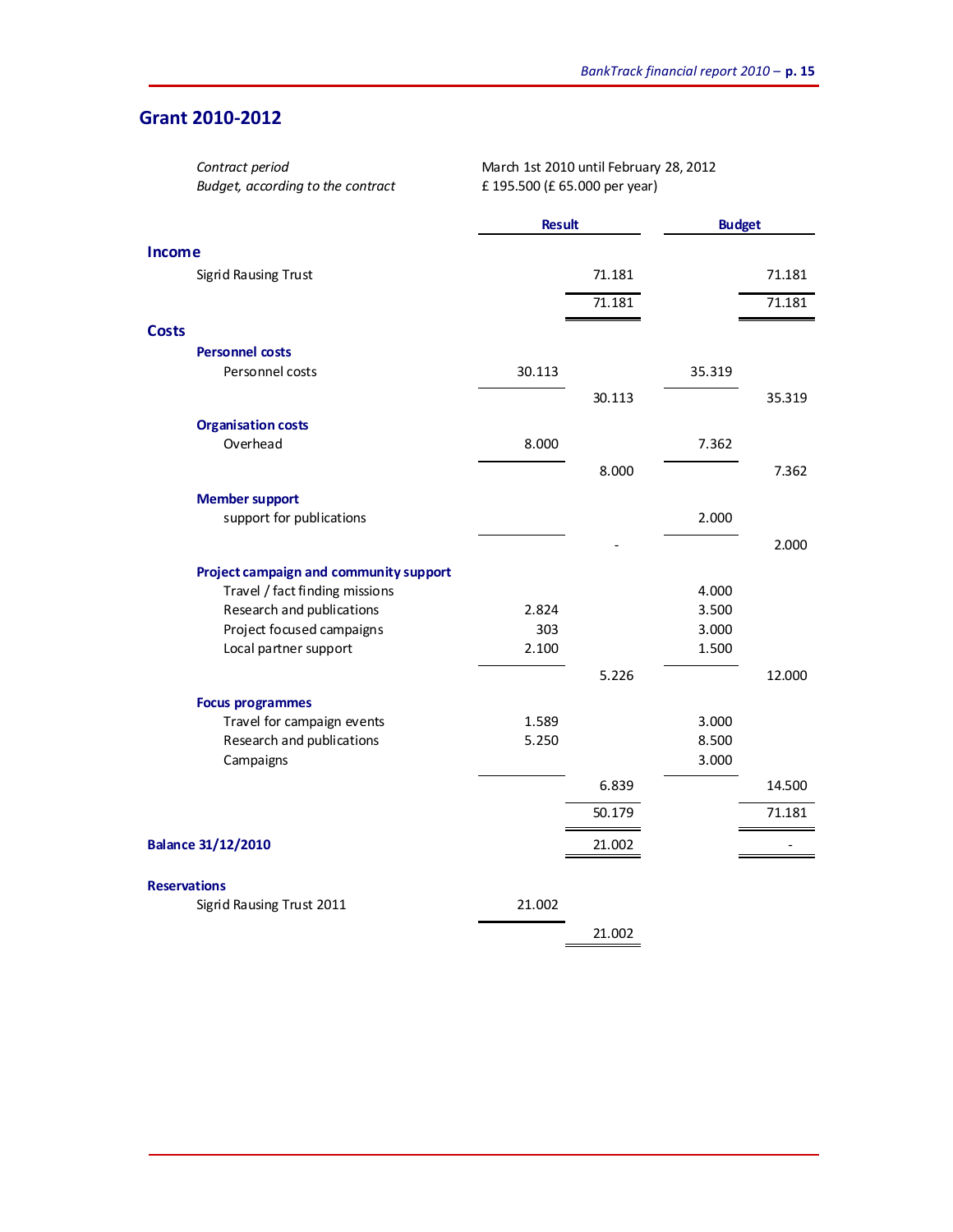## **Dutch Ministry for the Environment (VROM) - SMOM**

The Ministry for the Environment of the Netherlands (VROM), through its so called SMOM program (aimed at support for environmental organizations and initiatives) provided a project grant for the year 2010 for our bank monitoring research project. The grant period was extended until July 1st 2011.

| Contract period<br>Budget, according to the contract | January 1st, 2010 until july 1st, 2011<br>€59.021 |               |        |               |  |
|------------------------------------------------------|---------------------------------------------------|---------------|--------|---------------|--|
|                                                      |                                                   | <b>Result</b> |        | <b>Budget</b> |  |
| <b>Income</b>                                        |                                                   |               |        |               |  |
| VROM-SMOM 2010                                       | 37.381                                            |               | 59.021 |               |  |
|                                                      |                                                   | 37.381        |        | 59.021        |  |
| <b>Costs</b>                                         |                                                   |               |        |               |  |
| Personnel costs                                      |                                                   |               |        |               |  |
| Personnel costs                                      | 8.414                                             |               | 10.282 |               |  |
|                                                      |                                                   | 8.414         |        | 10.282        |  |
| <b>Organisation costs</b>                            |                                                   |               |        |               |  |
| Overheads                                            | 3.365                                             |               | 4.712  |               |  |
| Auditor                                              |                                                   |               | 952    |               |  |
|                                                      |                                                   | 3.365         |        | 5.664         |  |
| <b>Network development</b>                           |                                                   |               |        |               |  |
| Website development                                  |                                                   |               | 4.000  |               |  |
| Internal training (travel/accomodation)              | 18.551                                            |               | 16.040 |               |  |
| Internal training (consultants/trainers)             | 12.461                                            |               | 10.710 |               |  |
|                                                      |                                                   | 31.012        |        | 30.750        |  |
| Bank monitoring and engagement                       |                                                   |               |        |               |  |
| Travel bank meetings                                 |                                                   |               | 3.000  |               |  |
| Research and publications                            |                                                   |               | 7.540  |               |  |
|                                                      |                                                   |               |        | 10.540        |  |
| <b>Project evaluations</b>                           |                                                   |               |        | 1.785         |  |
|                                                      |                                                   | 42.791        |        | 59.021        |  |
| Balance 31/12/2010                                   |                                                   | 5.410-        |        |               |  |
| <b>Reservations</b>                                  |                                                   |               |        |               |  |
| Claim VROM 2011                                      | $5.410 -$                                         |               |        |               |  |
|                                                      |                                                   | $5.410 -$     |        |               |  |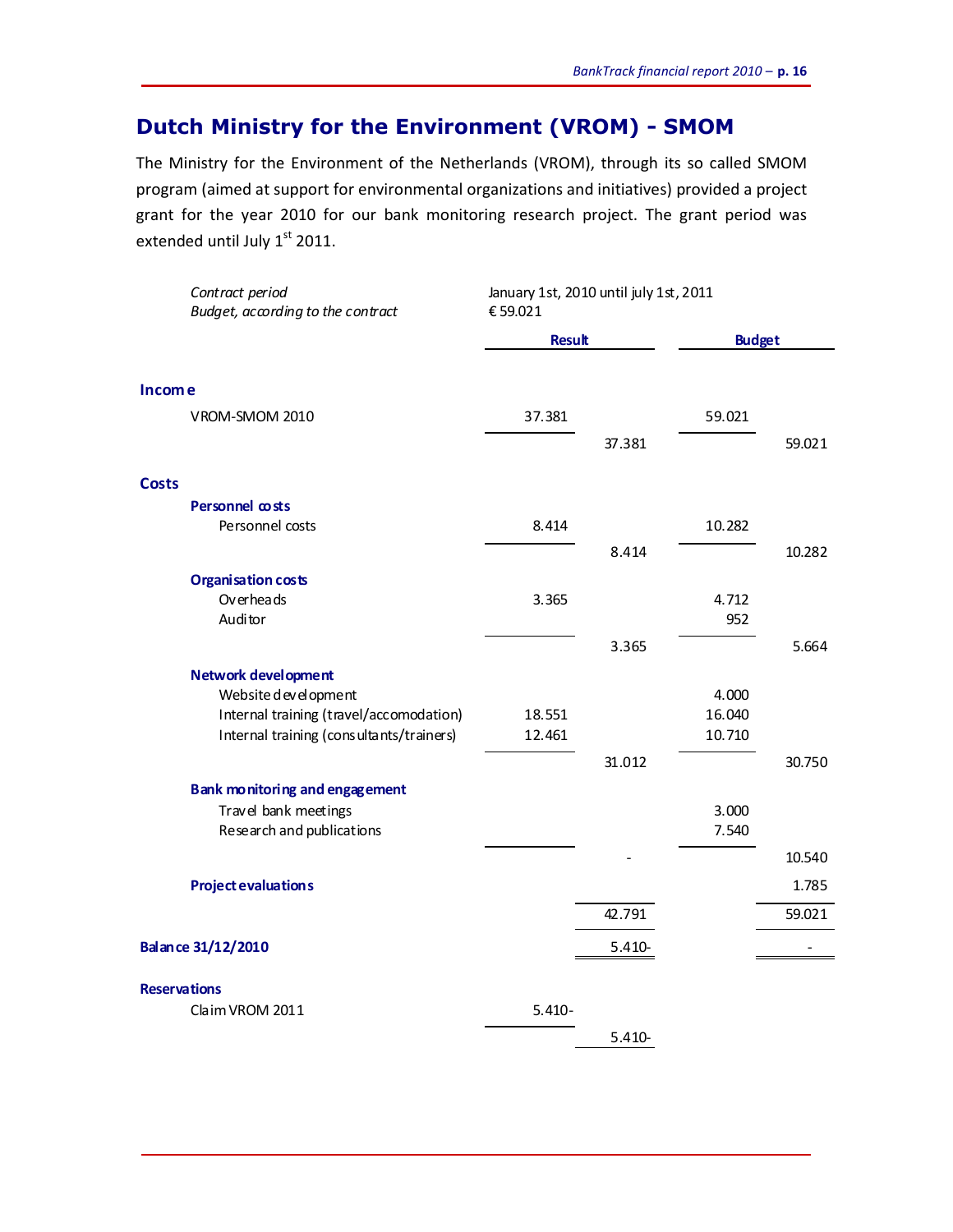## **Non earmarked income, own resources**

|                                       | <b>Result</b> | <b>Budget</b> |        |
|---------------------------------------|---------------|---------------|--------|
| <b>Income</b>                         |               |               |        |
| Membership fee & member contributions | 6.702         | 5.000         |        |
| Donations                             |               | 500           |        |
| Credit interest                       | 4.408         | 4.500         |        |
| Sales                                 | 40            |               |        |
| Lectures and presentations            | 601           |               |        |
|                                       |               | 11.751        | 10.000 |

#### **Costs**

|                           | $\overline{\phantom{0}}$ | $\overline{\phantom{0}}$ |
|---------------------------|--------------------------|--------------------------|
| <b>Balance 31/12/2010</b> | 11.751                   | 10.000                   |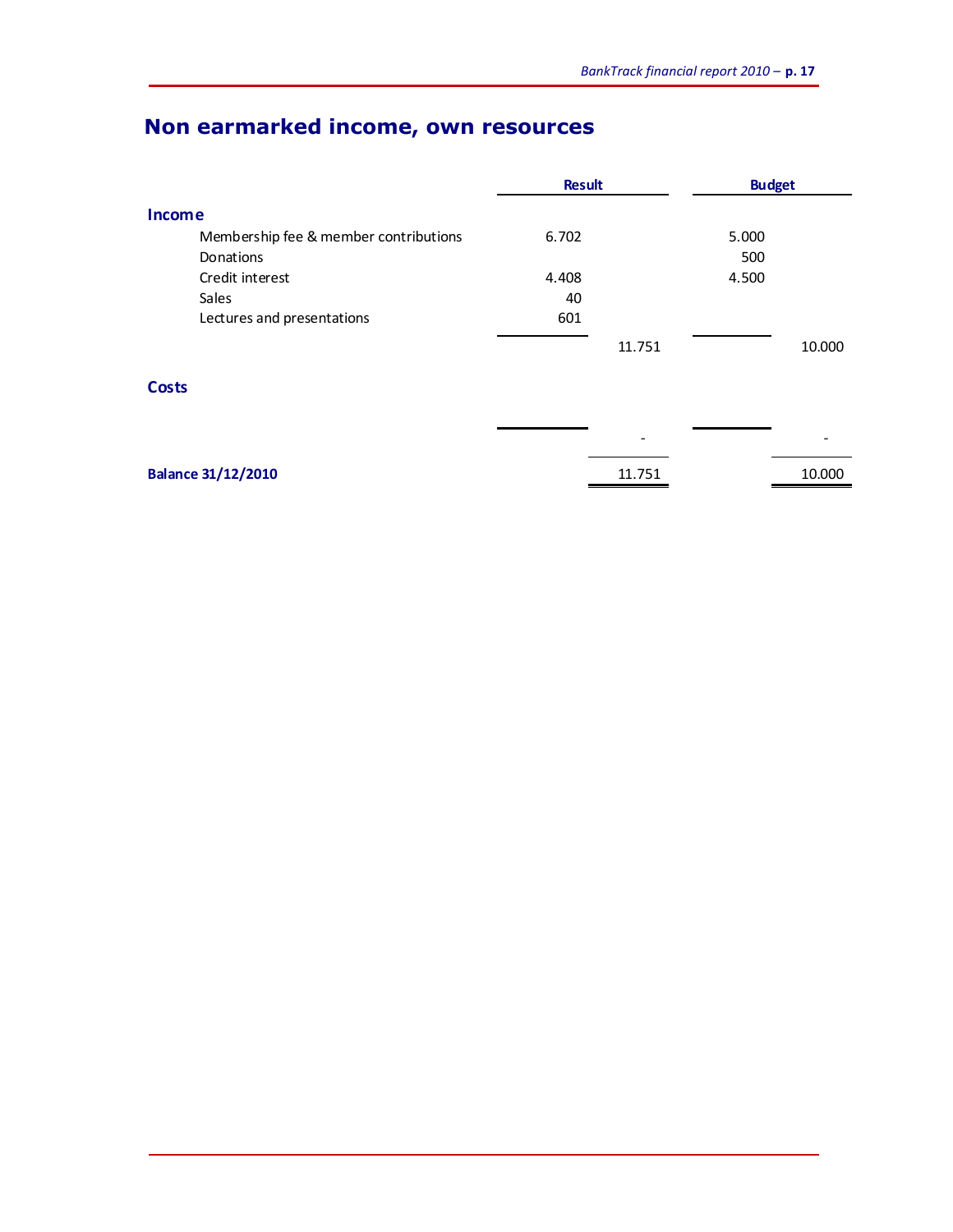## **Auditor report**

The auditor report will be included in the audited paper version of this financial report.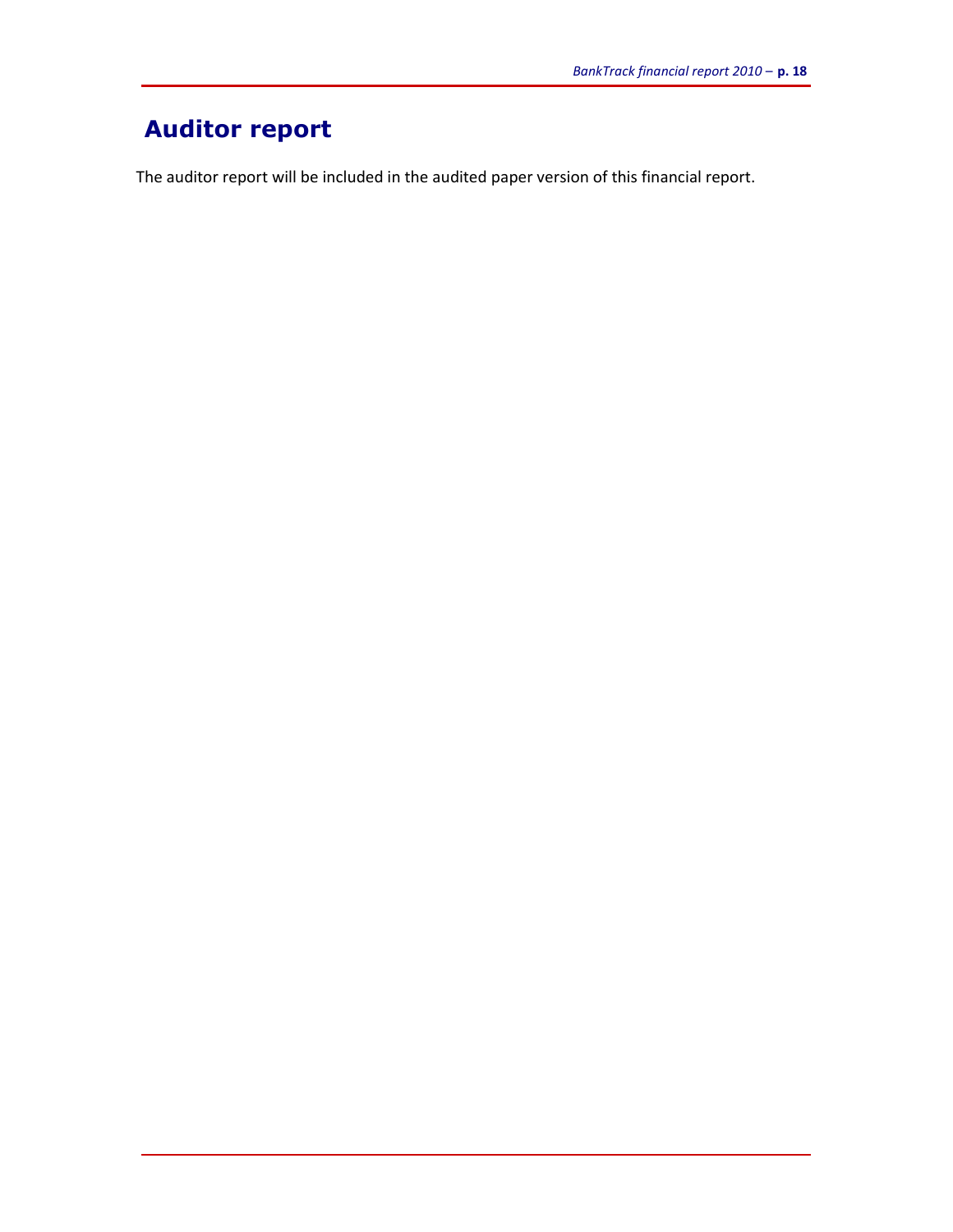### **Annex 1 Breakdown personnel costs**

The table on the following page provides an overview of the personnel and overhead costs *allocated* to our four work areas (member support, bank monitoring, project campaigning and focus programmes)

The allocation of personnel costs is based on the *estimate* of work time spent by each employee on each work area. This estimate is included as such in the annual work budget. Within BankTrack there exists no system to keep track of *actual* time spent on each project.

The allocation of overhead costs is based on even distribution per work area.

The figures presented in the table are not audited and therefore included in this annex.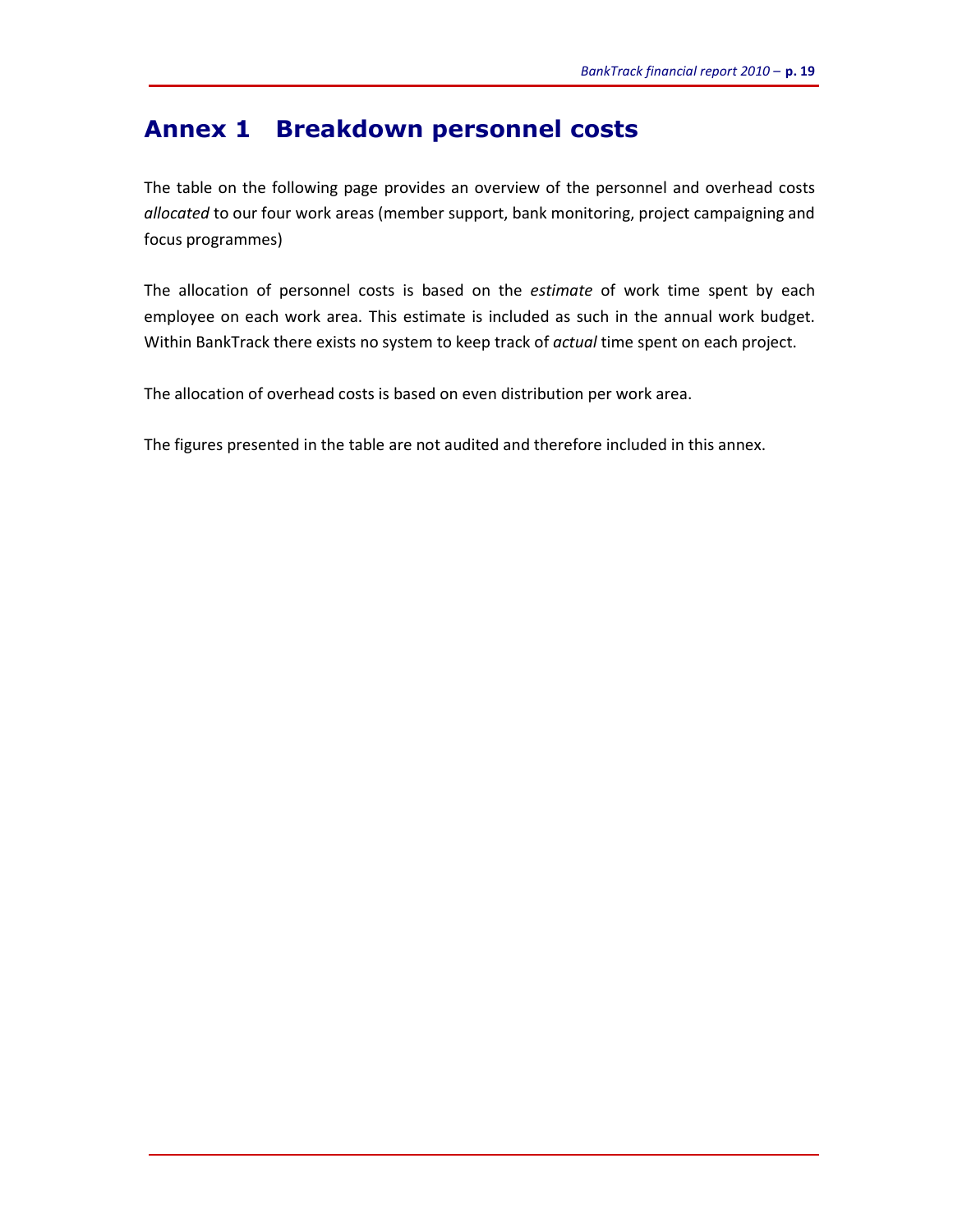|                      |                                                 | <b>Result</b>   |         | <b>Budget</b>   |         |
|----------------------|-------------------------------------------------|-----------------|---------|-----------------|---------|
| <b>Overhead</b>      |                                                 |                 |         |                 |         |
| <b>Costs</b>         |                                                 |                 |         |                 |         |
|                      | <b>Personnel costs</b><br>Total personnel costs | 198.280         |         | 216.826         |         |
|                      | transfer to member support                      | 28.374-         |         | 29.290-         |         |
|                      | transfer to bank monitoring and                 |                 |         |                 |         |
|                      | engagement                                      | 28.374-         |         | 29.290-         |         |
|                      | transfer to project campaign and                |                 |         |                 |         |
|                      | community support                               | 29.293-         |         | $34.793 -$      |         |
|                      | transfer to focus programms                     | $57.622 -$      |         | 64.135-         |         |
|                      |                                                 |                 | 54.618  |                 | 59.318  |
|                      |                                                 |                 |         |                 |         |
|                      | <b>Organisation costs</b><br>Secretariat        | 31.232          |         | 34.452          |         |
|                      | transfer to member support                      | $4.000 -$       |         | $4.000 -$       |         |
|                      | transfer to bank monitoring and                 |                 |         |                 |         |
|                      | engagement                                      | $4.000 -$       |         | $4.000 -$       |         |
|                      | transfer to project campaign and                |                 |         |                 |         |
|                      | community support                               | $4.000 -$       |         | $4.000 -$       |         |
|                      | transfer to focus programms                     | $4.000 -$       |         | $4.000 -$       |         |
|                      |                                                 |                 | 15.232  |                 | 18.452  |
|                      |                                                 |                 |         |                 |         |
|                      | <b>Network development</b><br>Strategy meetings | 15.145          |         | 12.000          |         |
|                      | Website                                         | 3.394           |         | 12.000          |         |
|                      | Internal training / education                   | 33.298          |         | 26.750          |         |
|                      |                                                 |                 |         |                 |         |
|                      |                                                 |                 | 51.837  |                 | 50.750  |
|                      | <b>Divers</b>                                   |                 |         |                 |         |
|                      | Unforeseen / exchange risks                     |                 |         | 1.598           |         |
|                      | Project evaluations                             |                 |         | 2.400           |         |
|                      |                                                 |                 |         |                 | 3.998   |
|                      |                                                 |                 | 121.687 |                 | 132.518 |
|                      |                                                 |                 |         |                 |         |
| <b>Project costs</b> |                                                 |                 |         |                 |         |
|                      | <b>Member support</b>                           |                 |         |                 |         |
|                      | Personnel costs                                 | 28.374          |         | 29.290          |         |
|                      | Organisation costs                              | 4.000           |         | 4.000           |         |
|                      | Project costs                                   | 800             |         | 22.000          |         |
|                      |                                                 |                 | 33.174  |                 | 55.290  |
|                      | <b>Bank monitoring and engagement</b>           |                 |         |                 |         |
|                      | Personnel costs                                 | 28.374          |         | 29.290          |         |
|                      | Organisation costs                              | 4.000           |         | 4.000           |         |
|                      | Project costs                                   | 8.091           |         | 17.839          |         |
|                      |                                                 |                 | 40.464  |                 | 51.129  |
|                      | Project campaign and community support          |                 |         |                 |         |
|                      | Personnel costs                                 | 29.293          |         | 34.793          |         |
|                      | Organisation costs                              | 4.000           |         | 4.000           |         |
|                      | Project costs                                   | 9.263           |         | 25.360          |         |
|                      |                                                 |                 | 42.556  |                 | 64.153  |
|                      |                                                 |                 |         |                 |         |
|                      | <b>Focus programmes</b>                         |                 |         |                 |         |
|                      | Personnel costs<br>Organisation costs           | 57.622<br>4.000 |         | 64.135<br>4.000 |         |
|                      | Project costs                                   | 16.253          |         | 20.280          |         |
|                      |                                                 |                 |         |                 |         |
|                      |                                                 |                 | 77.875  |                 | 88.415  |
|                      |                                                 |                 | 315.757 |                 | 391.505 |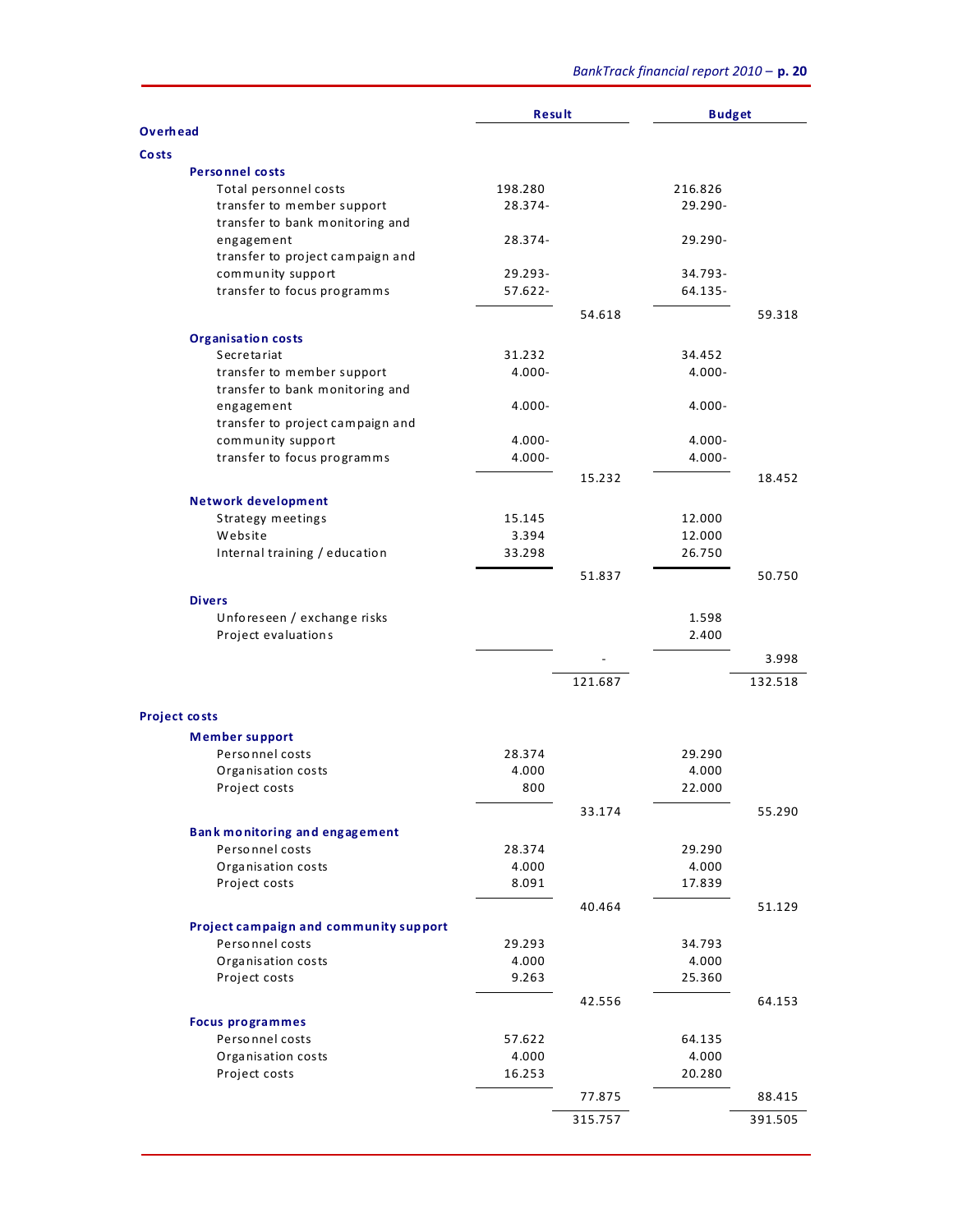### **Annex 2 Brief institutional profile**

BankTrack is a global network of civil society organisations monitoring private financial institutions, with a focus on globally operating commercial banks. The mission of BankTrack is to contribute to the development of a financial sector that operates in a socially and environmentally sustainable manner. The activities of BankTrack can be grouped into five different pillars (the colours correspond to sections on the BankTrack website)

- **1. Member campaigns ('Members') secretariat** support of all bank focused activities conducted by BankTrack members and partners
- 2. **Bank monitoring and engagement ('Banks')** monitoring of policy developments and investment decision of of individual banks and groups of banks.
- **3. Project/company focused campaigning ('Dodgy Deals')** monitoring of specific controversial investments in projects or companies; support for local communities engaging with banks on such investments.
- **4. Focus programmes ('Focus')** joint campaigns of members and secretariat aimed at changing specific issues within the Banking sector.
- 5. **Network development, training and outreach** internal capacity and skill development, training of external civil society groups, expansion of network and external contacts.

#### **Membership**

In 2010, BankTrack consisted of 19 members and 16 partners, an increase of five compared to 2009 (new members are indicated with \* below).

#### **members**

- 1. Amigos da Terra Amazonia Brasileira Brazil
- 2. Berne Declaration Switzerland
- 3. CEDHA Argentina
- 4. CounterCurrent/GegenStroeming- Germany
- 5. CRBM Italy
- 6. Friends of the Earth United States
- 7. Friends of the Earth Scotland- United Kingdom\*
- 8. Green Watershed China
- 9. International Rivers United States
- 10. Les Amis de la Terre France
- 11. Milieudefensie, FoE Netherlands
- 12. Mineral Policy Institute Australia
- 13. Netwerk Vlaanderen Belgium
- 14. Pacific Environment United States
- 15. Platform United Kingdom
- 16. Rainforest Action Network United States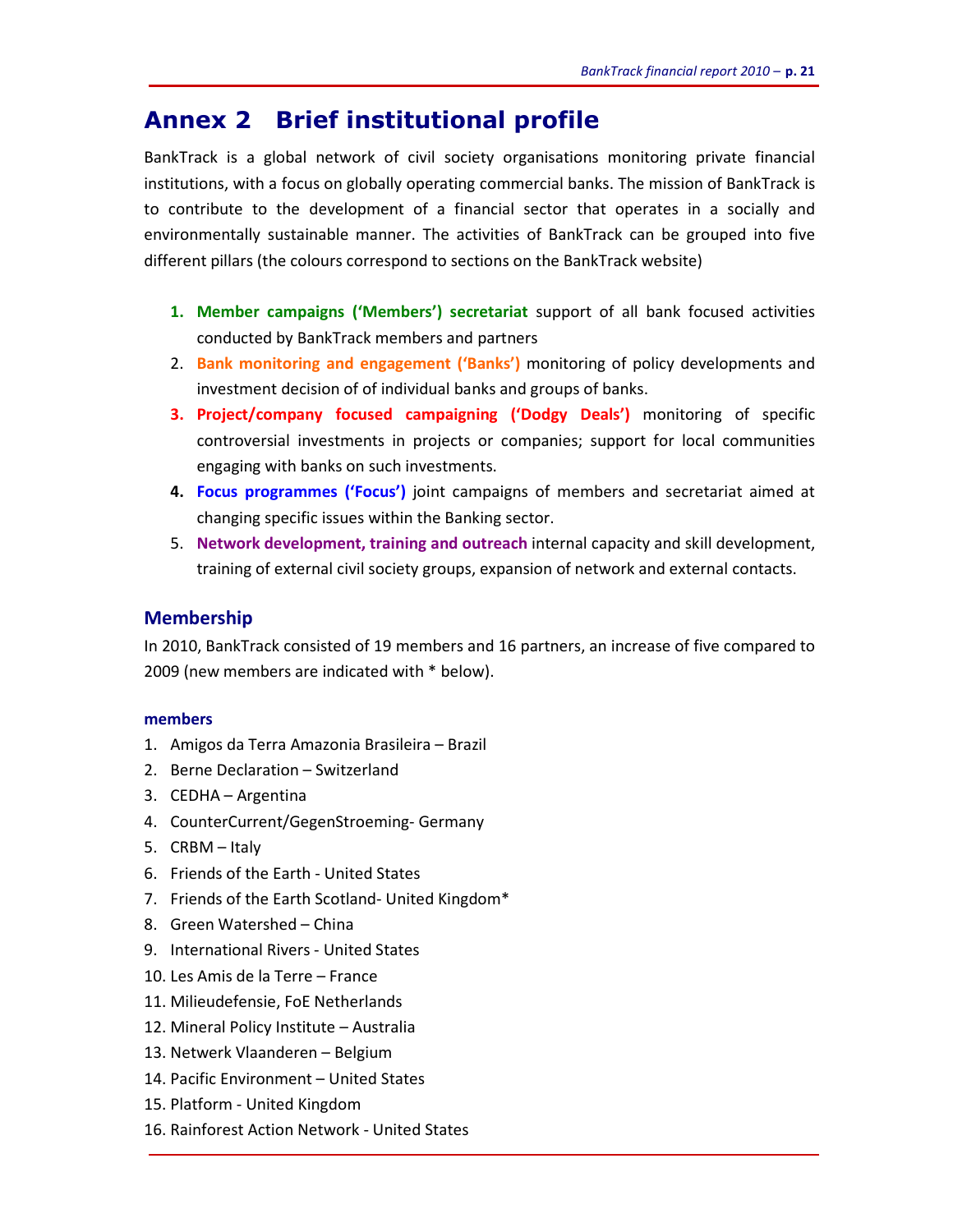- 17. SETEM Spain
- 18. Urgewald Germany
- 19. WWF-UK United Kingdom

#### **partners**:

- 1. Accountability Counsel- United States\*
- 2. Amazon Watch United States
- 3. Antiatom Szene- Austria\*
- 4. BDS Movement-Palestine\*
- 5. Friends of the Earth Europe
- 6. Friends of the Earth Japan
- 7. Gegenstroemung Germany
- 8. Global Witness United Kingdom
- 9. Greenpeace International
- 10. International Accountability project United States
- 11. NGO Forum on the Asican Development Bank Philippines\*
- 12. Profundo Netherlands
- 13. SOMO Netherlands
- 14. The Cornerhouse United Kingdom
- 15. WISE Netherlands
- 16. World Resources Institute United States

#### **BankTrack foundation**

BankTrack is a not for profit Foundation under Dutch law, registered with the Chamber of Commerce. The goal of the Foundation is to "initiate and support international cooperation between non-governmental organisations (NGOs) within the BankTrack network, with the aim of stimulating a socially and ecologically sustainable private financial sector". The foundation act as employer and oversees the Secretariat. The foundation is governed by a three person Board that is a subset of the Steering committee –see below-.

#### **Steering committee**

The steering committee oversees the development of the network and the work of the secretariat. Within the steering committee, three members form the board of the BankTrack foundation, the legal entity that is behind the network and secretariat. The steering committee consists of:

- Andrea Baranes (CRBM, Italy) (board member)
- Andreas Missbach (Berne Declaration, Switzerland) (board member)
- Michelle Chan (Friends of the Earth US) (chair of the board)
- Roland Widmer (AdT Amazonia Brasileira, Brazil)
- Annie Joh (Setem, Spain)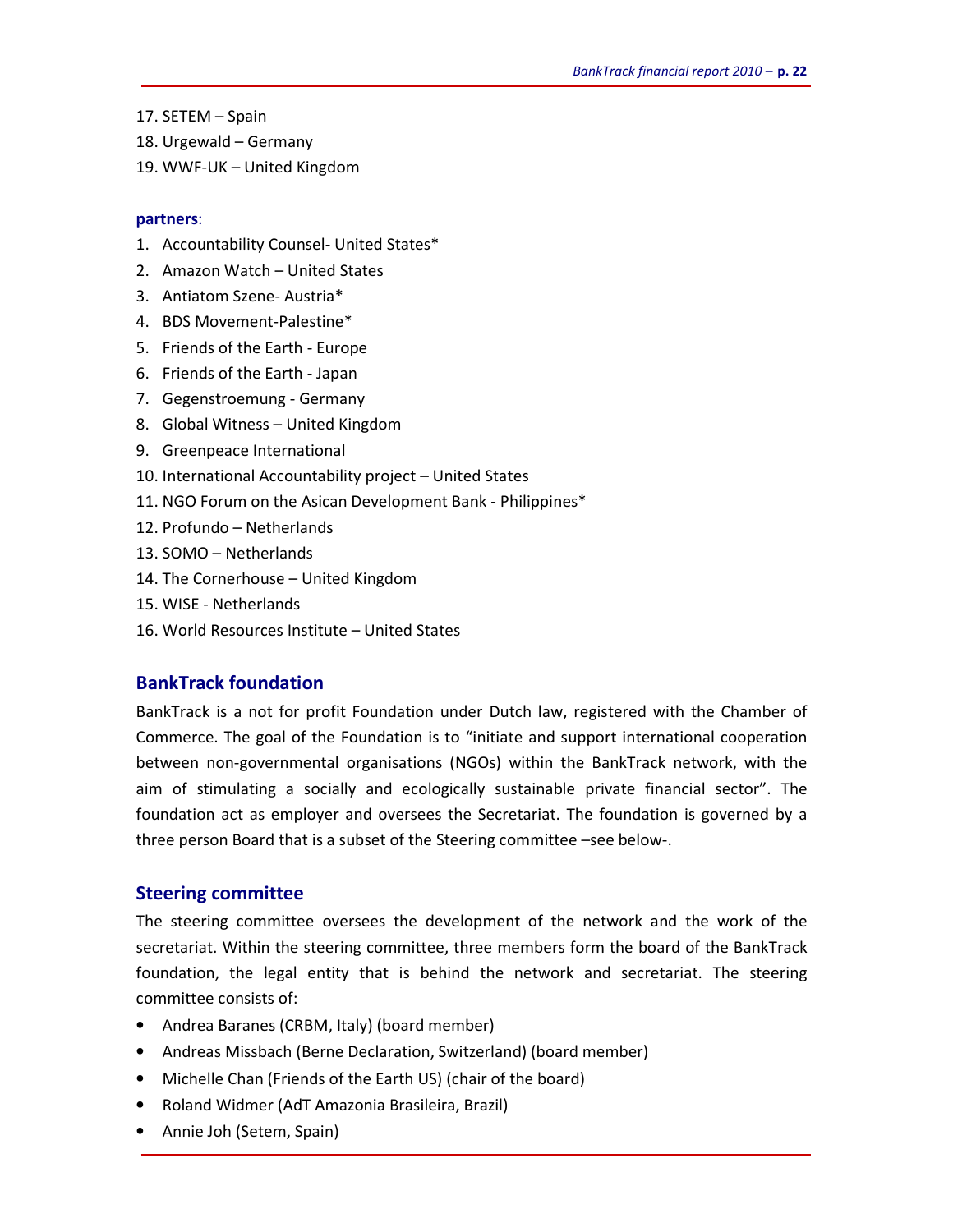#### **Secretariat**

The BankTrack secretariat in Nijmegen is the central coordination body of the network. In 2010, the secretariat staff consisted of:

- Johan Frijns, Coordinator (1 fte)
- Jora Wolterink, Research and communication officer (.88 fte)
- Sonja Willems, Campaign coordinator (.88 fte), until November 1<sup>st</sup>
- Raymon van Vught, web assistant (.22 fte)
- Roel van den Bosch, financial manager (.17 fte)
- Bart Bruil, website design, layout (freelance)
- Yann Louvel, Climate and Energy campaign coordinator (.88 fte) from September 1st onwards

Total staff capacity of the secretariat directly paid by BankTrack corresponds to 3,15 full time equivalent. Yann Louvel is part of our team but is formally employed by FoE France as he is working from France.